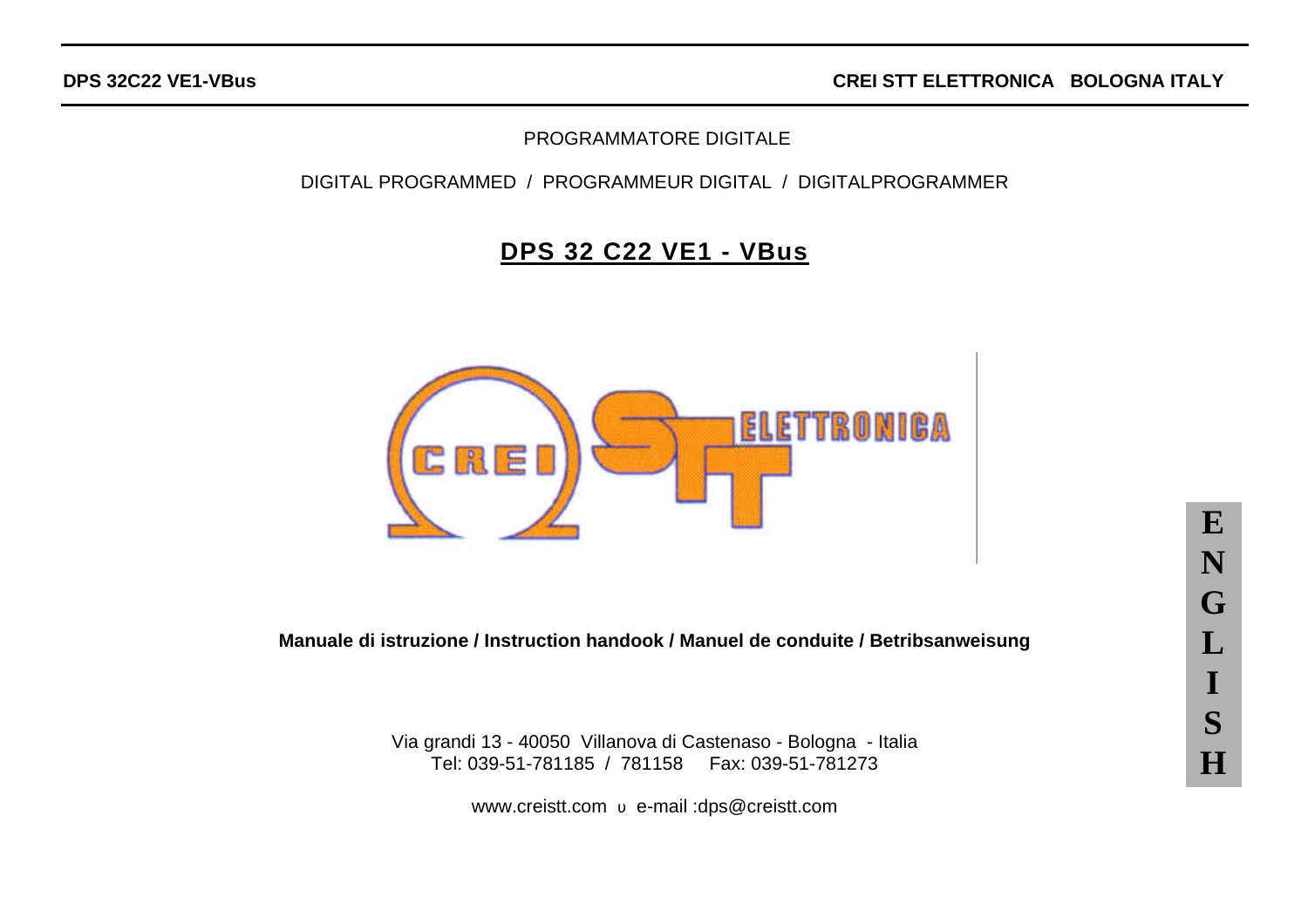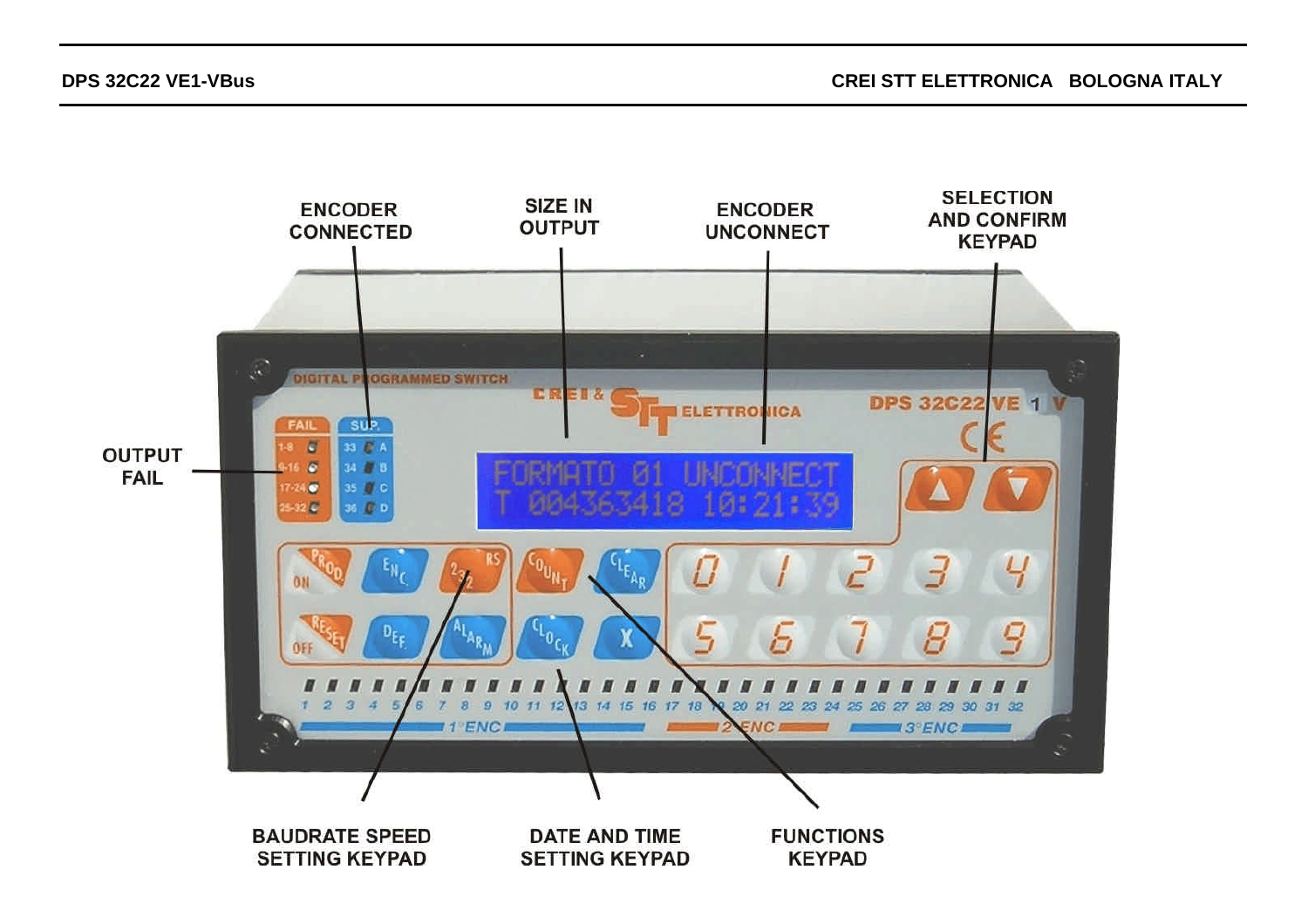

**CN1-CN2 :** Power supply 24Vcc, Output cammes, Output Fail. (see *ENCLOSURE C*)

**CN3 :** RS232 Serial Port for communication with PC (see *ENCLOSURE F*)

**CN4 :** Input Absolute Encoder (see *ENCLOSURE B*)

**CN5 :** Input Size selection from PLC or Contraves (see layout page *7*)

**CN6 :** Input selection Alarm Messages (see *ENCLOSURE G*)

**M1 :** Earth

**F1 :** Fuse - max.0,7 A

#### **WARNING ! ! !**

IT IS ESSENTIAL A CORRECT EARTH CONNECTION.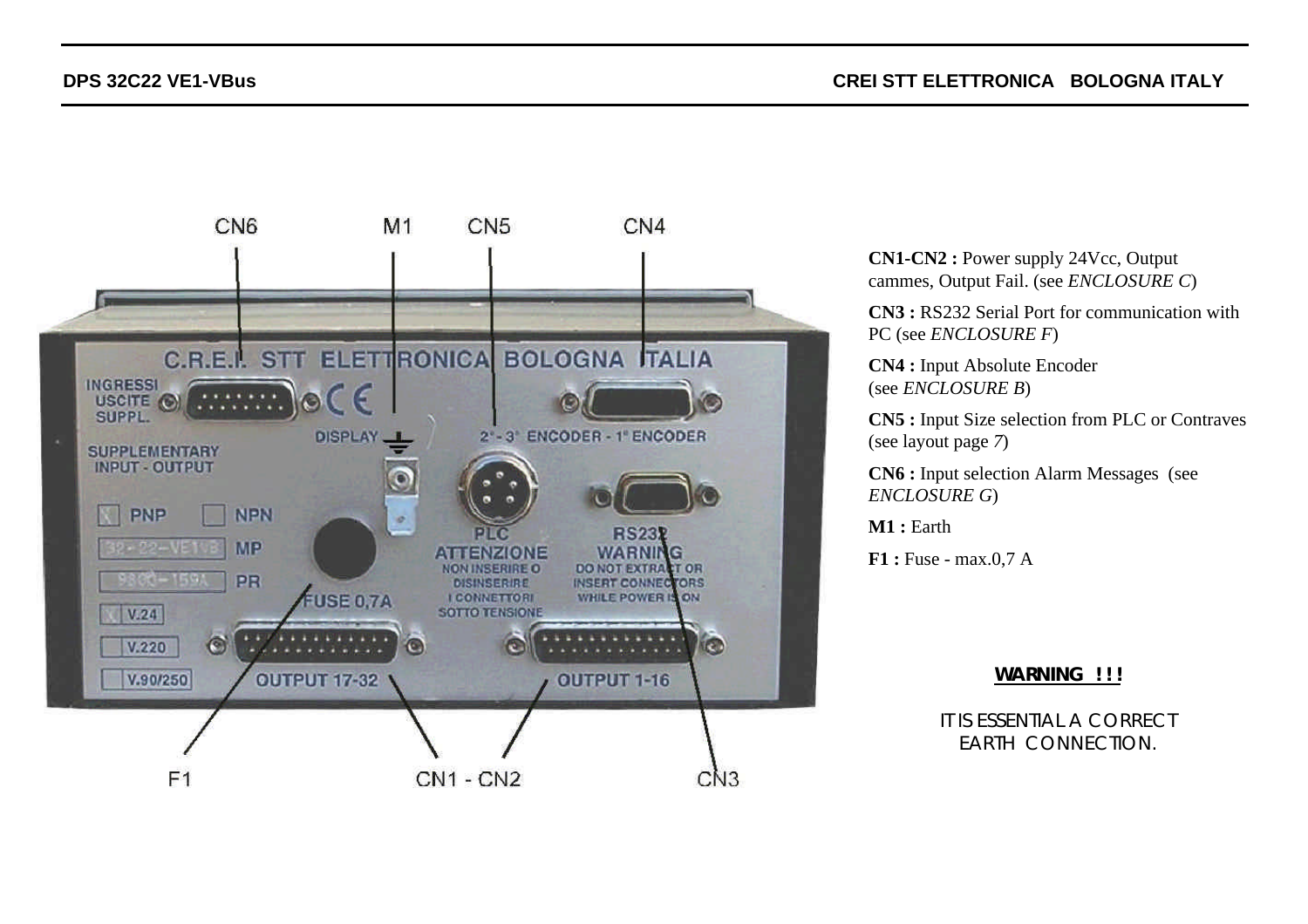# DPS 32C22 VE1, 2, 3 - V

# **INDEX**

| 1.1                                                                                 |                                                      |
|-------------------------------------------------------------------------------------|------------------------------------------------------|
|                                                                                     |                                                      |
| 3.                                                                                  |                                                      |
|                                                                                     |                                                      |
| 4.1<br>4.2<br>4.3<br>4.4<br>4.5<br>4.6<br>4.7<br>4.8<br>4.9<br>4.10<br>4.11<br>4.12 | SELECT EXTERNAL SIZE (PLC OR THUMB-WHEEL SWITCHES) 7 |
| 5.                                                                                  |                                                      |
| 6.                                                                                  |                                                      |
| 6.1<br>6.2<br>6.3<br>6.4<br>6.5                                                     |                                                      |
| 7.                                                                                  |                                                      |
| 7.1                                                                                 |                                                      |

# CREI STT ELETTRONICA BOLOGNA ITALY

| 7.2<br>7.3<br>7.4                          |
|--------------------------------------------|
| 8.                                         |
|                                            |
| LAYOUT DRAWING                             |
|                                            |
| CONNECTION ENCODER AND PROGRAMMER /OUTPUTS |
|                                            |
| <b>ADVANCE CHART</b>                       |
|                                            |
| CABLE CONNECTION SERIAL PORT PC -> DPS     |
|                                            |
| CABLE CONNECTION SERIAL PORT DPS -> BMS    |
|                                            |
| PROGRAM TABLE                              |
|                                            |
| <b>AFTER SALE SERVICE</b>                  |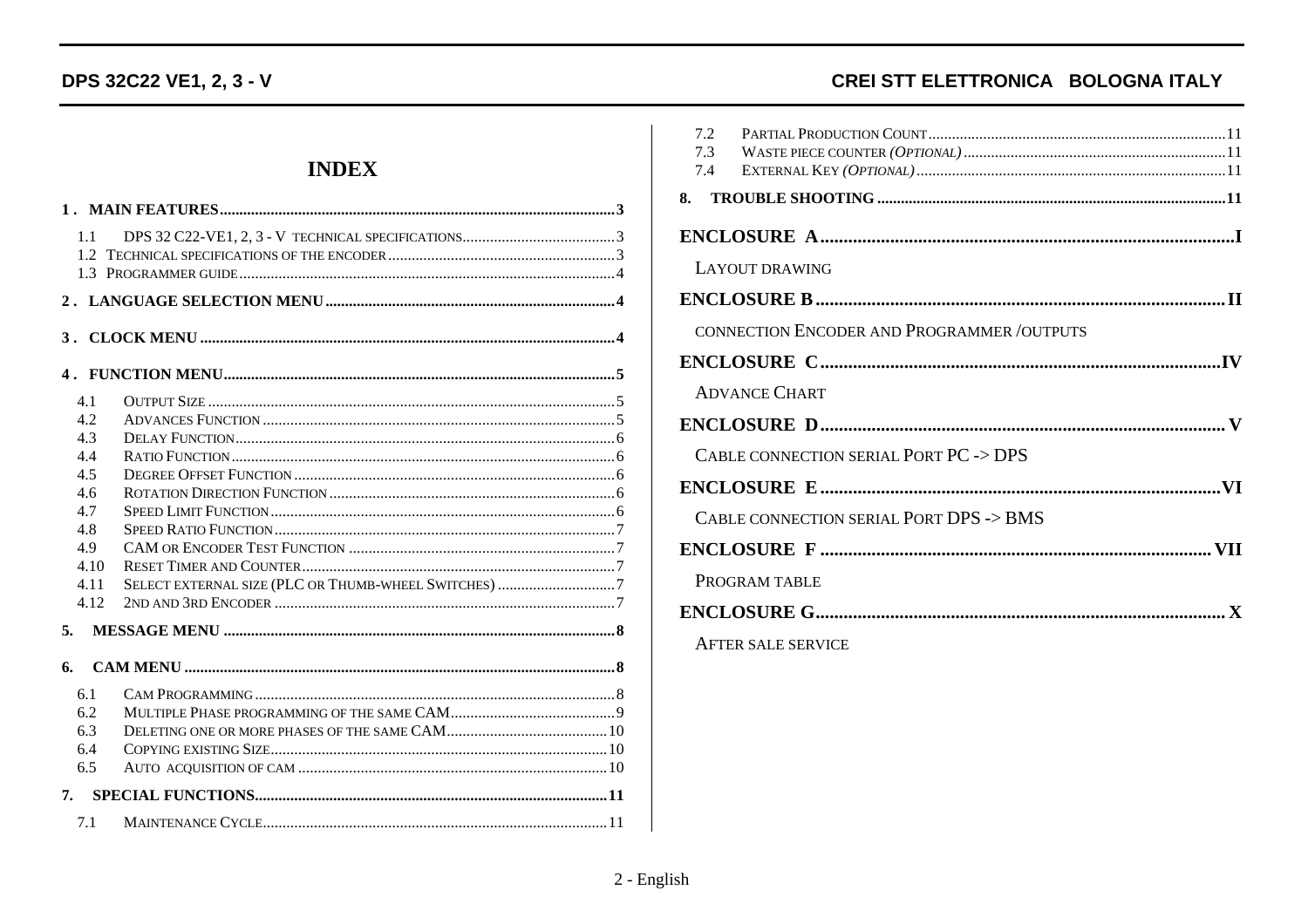# **1 . MAIN FEATURES**

This unit has been designed and realised to generate and process electrical timing signals necessary to run any automatic machine type.

The equipment is based on the principle of a cam programmer; instead of using special shaped cams or adjustable cams to actuate the microswitches, the wanted "ON/OFF" switching points are keyboard programmed.

#### *Comprehension :*

**Cam :** Function allowing ON/OFF signals within 360 degrees of a complete revolution (turn).

**Phase:** Cam section included between the "ON" condition and the subsequent "OFF" one. The "ON/OFF" points (at this points on the electrical output there are the condition "1") are determined during the programming phase and chosen by the programmer with one degree resolution .

**Size :** Configuration defined by a complete program of all used Cams, with relevant phases

**Encoder**: Pulse generator to be fitted on continuous motion mechanical members with direct drive.

**Programmer :** The unit receives the pulses from the encoder and processes them according to the pre-set program (size).

- τ To confirm the digited or keep on selecting
- σ To select or come back to the previously inserted data.

### **1.1 DPS 32 C22-VE1, 2, 3 - V technical specifications**

- Power supply 24VDC.
- NPN or PNP output. Each output can supply 50mA max. Outputs are short circuit protected but not overload protected.
- 40 Character Blue LCD display.
- 32 programmable Cams
- 180 phases for each CAM may be selected
- Memory for up to 44 formats
- 180 / 255 programmable Alarm messages
- Response speed up to 7000 RPM. This speed decreases if advanced are selected.
- Flash Firmware Update via RS232 with software CREI STT

### **1.2 Technical specifications of the encoder**

The programming unit are supplied complete with STT ELETTRONICA absolute encoders in any case.

Whatever damage or fault origined by other encoder makes will make void all warranties .The same is for any possible connection that could damage the equipment irreparably.

- Shaft (diameter) : 10mm
- Load on the shaft : 200N(20.5Kg.) axial and radial
- Number of revolution (max.): 3000 (for short periods 6000 rpm.)
- Moment of inertia : 80gcm2
- 15 pole connector : IP54 insulation
- 19 pole connector : IP65 insulation
- Working temperature :  $0 + 60^{\circ}$  C.
- Binary code
- Power supply : 8V to 24Vdc.
- Absorption :  $80 / 120$  mA
- Output power : 30mA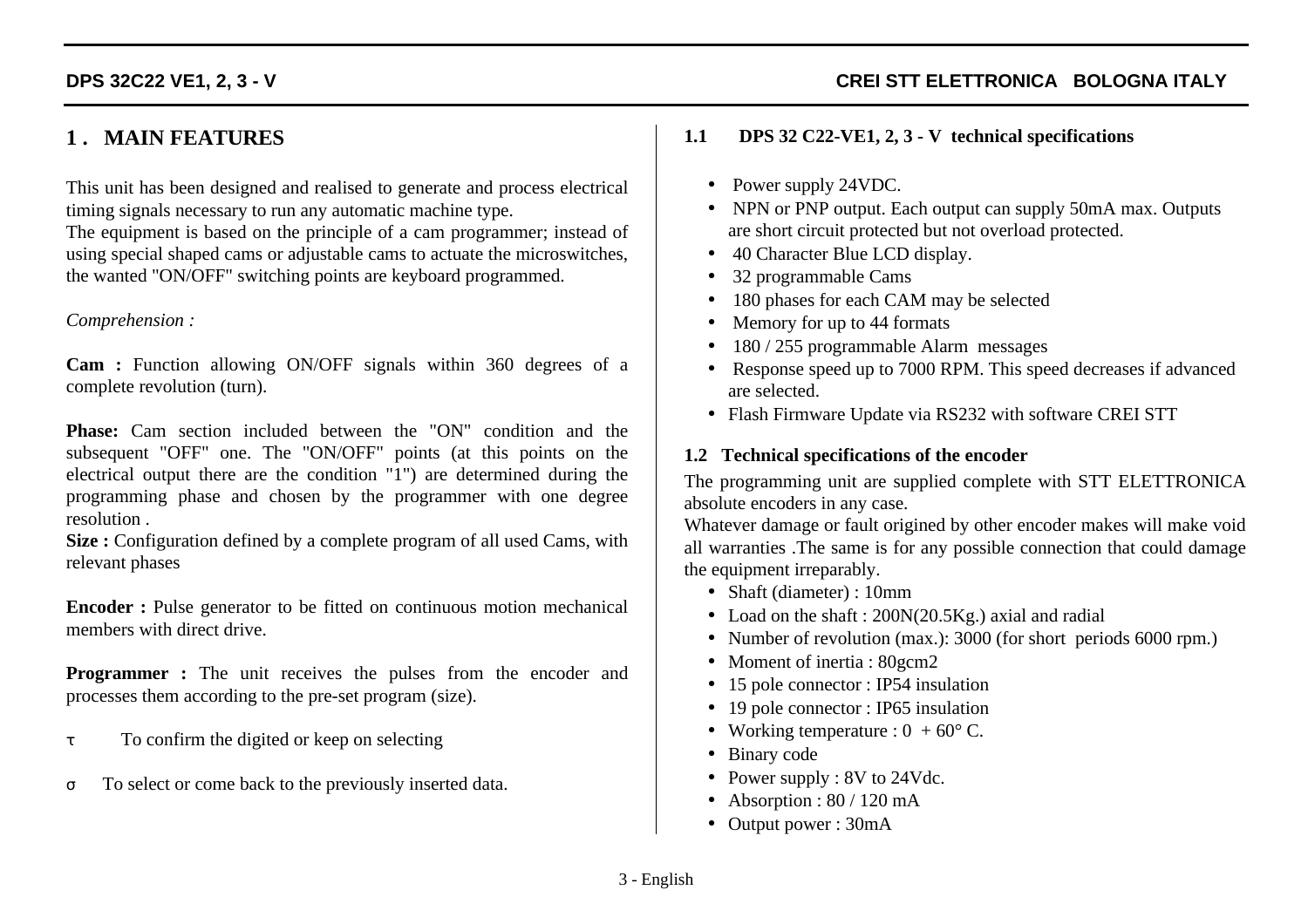### **1.3 Programmer guide**

SIZE 01 UNCONNECT T 00000000 14:29

 $SIZE$  1 = Indicates the programmed output format.

UNCONNECTED = displays the DPS status, the encoder is disconnected.

DEGREES or REVOLUTIONS = When the encoder is connected, displays the angular position or rotational speed of the encoder in RPM if the speed exceeds 10 turns per minute.

T 00000000 = Indicates the number of turns completed by the encoder. This can used to indicate the piece count with an external input (see Chap. 7.3, Special Functions).

Before starting to program the Cams, make sure that the Function Parameters are set correctly. To do this, use the keyboard to go through the 5 main menus.

Language selection Menu

Clock Menu

Function Menu

Message Menu

Cam Menu

## **2 . Language selection menu**

From the main display, use the  $\triangle$  key to access the language selection menu. At this point, type the number which corresponds to the desired language :

| Italian | English | French |
|---------|---------|--------|
| German  | Spanish |        |

## **3 . Clock Menu**

From the main display, use the *Clock* key to be able to set the date and time. Then use the following keys:

*Clear* to leave the settings as they currently are.

*X* to change the date settings.

Once changed, use the  $\blacktriangledown$  key to confirm. This operation will be used whenever a data entry needs to be confirmed.

Type the number which corresponds to the desired day of the week.

|   | Monday   | Tuesday | Wednesday |
|---|----------|---------|-----------|
| 4 | Thursday | Friday  | Saturday  |
|   | Sunday   |         |           |

Continue through the rest of the menus till the last display always confirming with the  $\blacktriangledown$  key. At the end, use the *Clear* key to return to the main display.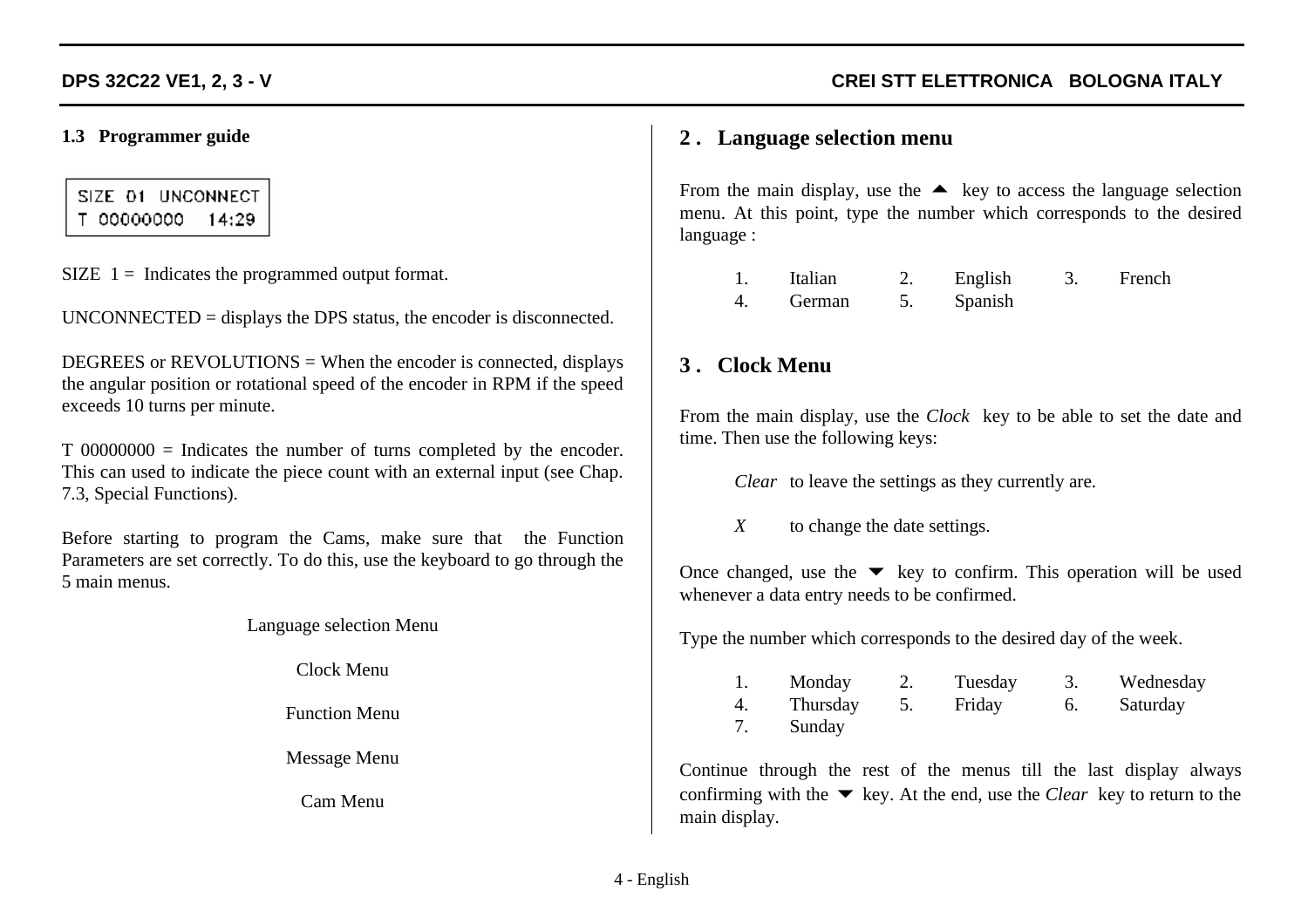## **4 . Function menu**

Use the  $\blacktriangledown$  key to access the Function menu from the main display. Continue using the On-line instructions until the code (4-5-6) is requested.

Once in the function menu, the list of functions may be scrolled forward with the  $\blacktriangleright$  key or backwards with the  $\blacktriangleright$  key. Use the  $\blacktriangleright$  key to confirm any data change. Use the *Clear* at any time to exit the function menu.

**Warning: Once in this menu, any change made will take affect immediately without it being confirmed. It is good practice therefore not to give the access code to unauthorised personnel.**

| CREI STT |  | BOLOGNA             |
|----------|--|---------------------|
|          |  | $ITALY - 2578$ P60B |

Before entering the menu, general summary information is displayed (Serial number and software in use).

### **4.1 Output Size**

| <b>OUTPUT SIZE</b> |  |
|--------------------|--|
| $[01 - 06]$ 01     |  |

This is the size which will be active on the outputs once the functions set-up has been completed. It can only be set from this menu. Select how you wish to use the function by

setting it to "0" or "1" and confirm with  $\blacktriangledown$ .

### **4.2 Advances Function**

NUM. OF ADVANCES  $(1 - 32)$  10

Confirm with  $\blacktriangledown$ .

The advances units is in ms. This value can be found in practice or with a simple mathematical formula (illustrated later on) but may not correspond

**DPS 32C22 VE1, 2, 3 - V CREI STT ELETTRONICA BOLOGNA ITALY**

to the true requirements. This for the reason that no variables are taken into consideration which distinguishes delays or mechanical differences between machines. A more practical way is by starting with a very low value and gradually increasing it until the correct value is found. It is preferable that the advanced value is found at the maximum speed for the machine. This assures that the value will work correctly even at the low speeds.

*The mathematical formula is as follows:*

Known data: - Encoder Rotation speed (Cycles/Min) - Advances/Delay necessary (Degrees)

Value to Find:- Value in ms (milliseconds to set on the programmer)

 $Cycles/Min/60 = n (Cycles/Sec)$  $1000 / n = N$  (milliseconds/Revolution)  $N / 360 = O$  (milliseconds/degree)  $Q$  x Degrees of Advances = T (time in milliseconds to set on the programmer)

Example: Encoder shaft  $=$  300 Turns/Min Advances Required = 30 Degrees

 $300 / 60 = 5$  Cycles/Sec.  $1000 / 5 = 200$  milliseconds/turn  $200 / 360 = 0.55$  milliseconds per degree  $0.55 \times 30 = 16.6 \text{ms}$  (anticipation time to set on the programmer)

A simplified table calculated using the above formulas can be found in appendix 'C' at the end of the manual.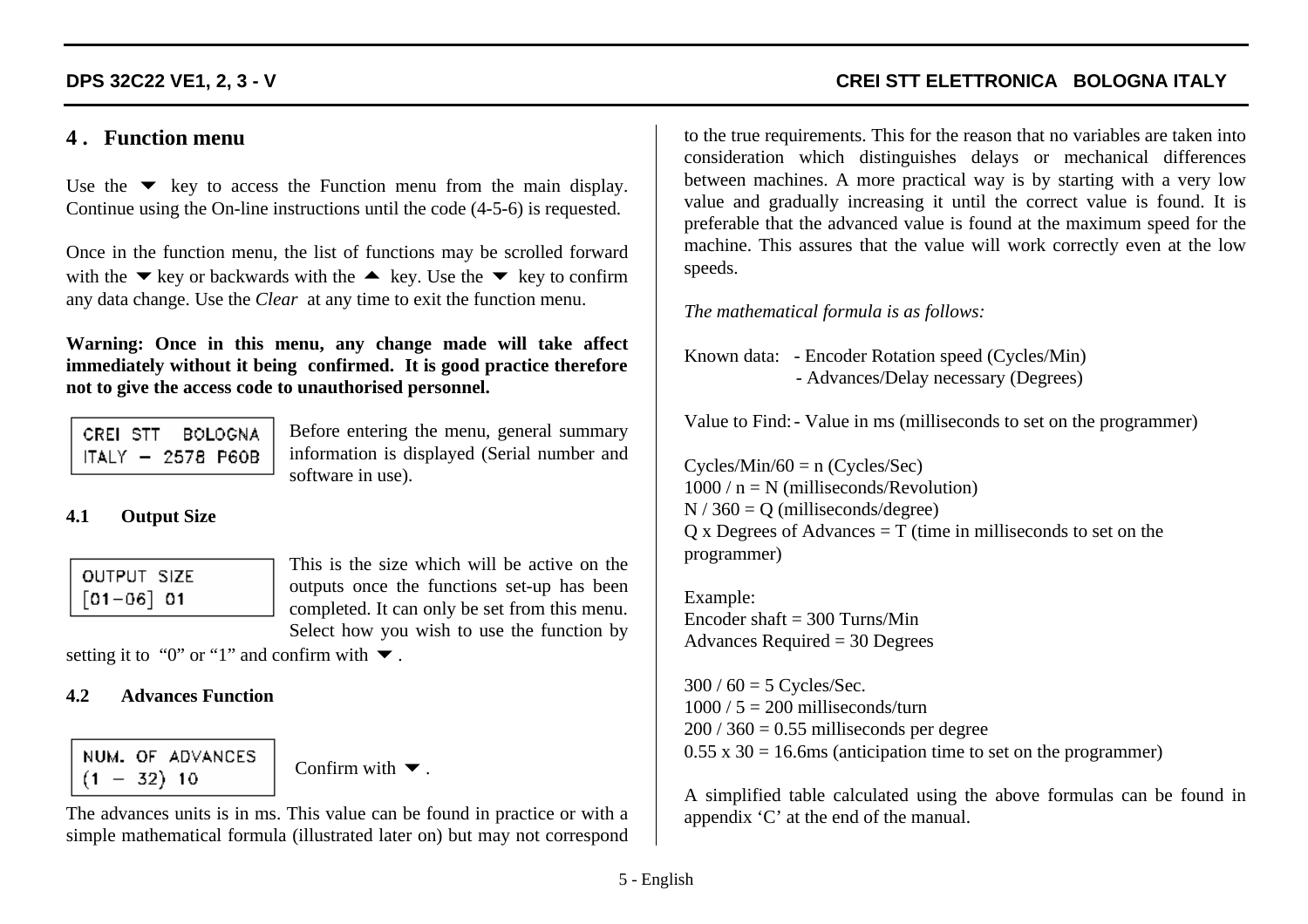#### **4.3 Delay Function**

| RETARDS CAM(17-20) |
|--------------------|
| ms 000             |

There are two sets of four Cams (17-24) dedicated to this function which can be programmed in the same manner as the Advances function.

#### **4.4 Ratio Function**

|                                   | RATIO CAM (25-32) |
|-----------------------------------|-------------------|
| $\lfloor [1/1-1/9] - 1/1 \rfloor$ |                   |

This feature permits one unit to control more than one machine at the same time reserving a part of the programmer for the In-Line machines having different ratios. If the

**Retards Function** is not used, two sets of eight Cams may be dedicated each with its own ratio.

*The standard ratios are:*

1/1; 2/1; 3/1; 4/1; 5/1; 6/1; 7/1; 8/1; 9/1

In this case, the encoder will be fitted to the machine with the highest speed.

For a quicker and more precise programming of the unit, it is advisable to dispose of two phase disks (360 degrees). One fitted to the fast shaft and the other on the slower shaft. The disks must then be phased (0/0) to establish the cycle start position. Only when the zeros correspond, the **First Revolution Set** may be carried out. Where a constant ratio is necessary, it is appropriate to use a sensor on the slower ratio side which gives a "0" (RESET) signal to the programmer in order to re-phase as soon as the common "0" is passed.

#### **4.5 Degree Offset Function**

|  | ISET ZERO PHASEDISP |
|--|---------------------|
|  | COUNT=0 X=SET       |

Gives the possibility to input the offset degrees between the encoder and the machine. This gives the user a quick method of phasing the encoder with the machine.

Type in *COUNT* if you wish to use the encoder Zero-Mark (a logical use). Then exit and rotate the encoder shaft until it coincides with machine's "0" point. At this point, tighten the encoder coupling between the encoder shaft and the mechanical joint to fix the encoder position.

Type in *X* if it is not possible to obtain a correspondence as described above. The programmer will automatically calculate the offset degrees between the encoder with the machine.

#### **4.6 Rotation Direction Function**

| REVOLUTION DIRECT.  |  |
|---------------------|--|
| $OR = 0$<br>$AOR =$ |  |

The programmer accepts the encoder signals in both clockwise and anti-clockwise directions. The keyboard can be used to set the rotation direction so the display will

always show an incremental value.

#### **4.7 Speed Limit Function**

| $RPM = 000$ | SPEED LIMIT |
|-------------|-------------|
|             |             |

Gives the possibility to set a maximum shaft rotation speed (RPM). This option dedicates the last DPS Cam to be used as an output indicator that the set rotation speed has been

#### exceeded.

Obviously, if this Cam is used for this purpose, it cannot be used normally.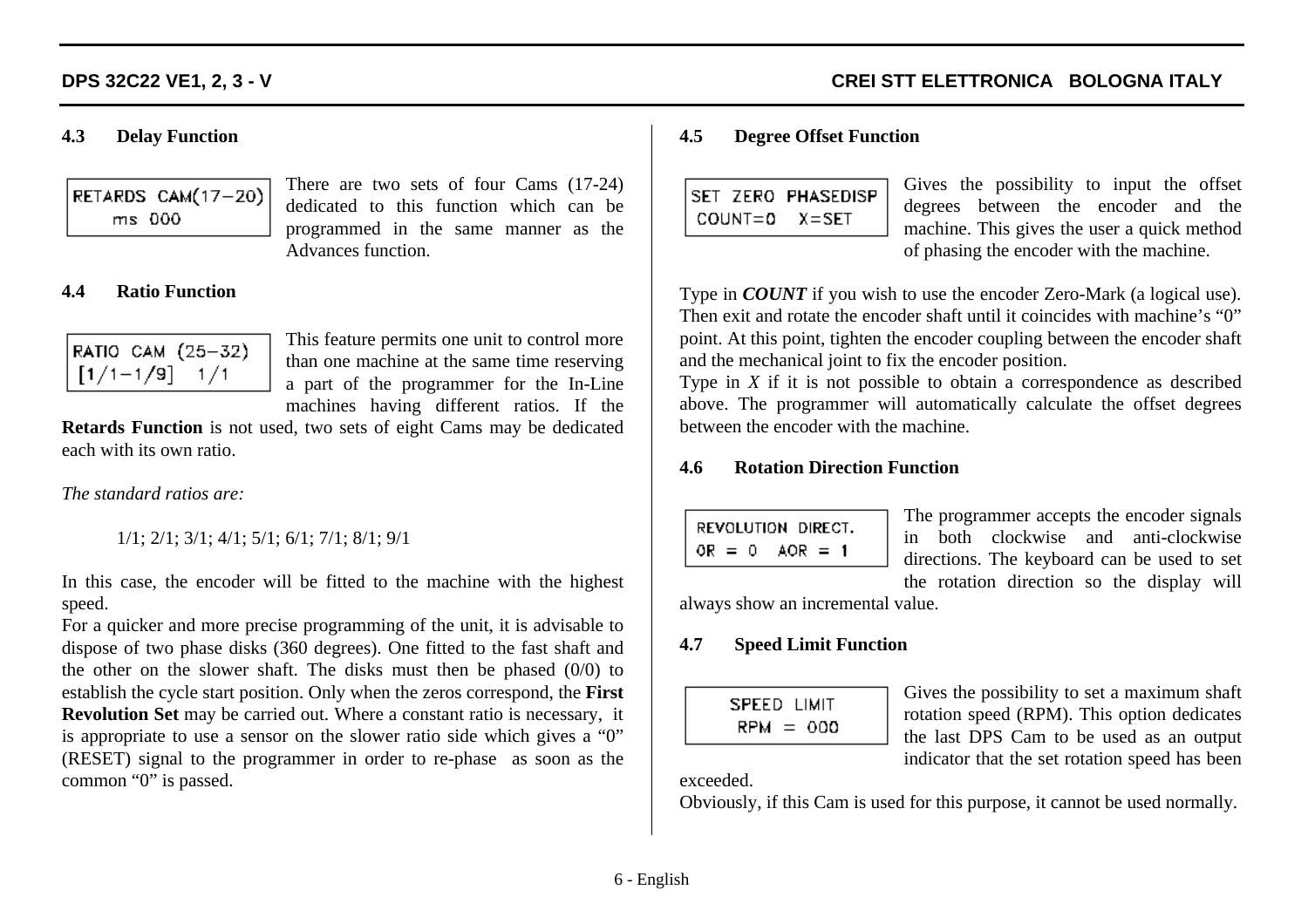## **4.8 Speed Ratio Function**

|                | SPEED RATIO |   |
|----------------|-------------|---|
| $(1-9, 0=1/3)$ |             | 1 |

Input a value (1-9) which acts as multiplier of the rotation speed of the shaft where the encoder is connected.

*E.g.:* Between machine "A" and machine "B" there is a transmission ratio of 4/1 and the encoder is connected to the "B" machine. To display the speed of machine "A", a value of "4" would be used.

### **4.9 CAM or Encoder Test Function**

| TEST CAMS = X |  |  |
|---------------|--|--|
| $ENC = COUNT$ |  |  |

CAM Test: This gives the possibility to test the Cam outputs. This is useful after machine installation or for diagnosing an eventual problem situation.

ENCODER Test: Used to verify the Encoder functioning or its connecting cable.

## **4.10 Reset Timer and Counter**

This operation is activated from the function menu. After inputting the access code, the general display is shown.

CREI STT BOLOGNA  $ITALY - 2578$  P60B

At this point use the *Clear* key to reset the counters.

#### **4.11 Select external size (PLC or Thumb-wheel Switches)**

In order to change formats from a PLC or Thumb-wheel switches, the DPS must be enabled to recognise external signals. To do this, the output format must be set from the function menu with "0 0".

| <b>Electrical Connection Diagram</b> |                | 1 2 3 4 Formato |        |
|--------------------------------------|----------------|-----------------|--------|
|                                      |                |                 |        |
|                                      |                | Ω<br>0<br>O     |        |
|                                      | Male connector |                 |        |
|                                      | on PDS.        | о               |        |
|                                      |                | O<br>Ω          |        |
|                                      |                | Ω<br>0          | 5<br>6 |
|                                      |                |                 |        |
|                                      |                |                 |        |
|                                      |                | Ω               |        |
|                                      |                | D<br>o          |        |
| Common = $PIN 1 = 0$ Vcc             |                |                 |        |
| $2 - 3 - 4 - 5 = 24$ Vcc             | per $bit = 1$  |                 |        |
| $2 - 3 - 4 - 5 = 0$ Vcc per bit = 0  |                | 0               |        |
|                                      |                | I)              |        |
|                                      |                |                 |        |
|                                      |                |                 | b      |

#### **4.12 2nd and 3rd Encoder**

When the programmer supports 2 or 3 encoders, the available cams are from 17 to 32. In this case, the Delay and Ratio functions are no longer available and there are 16 Cams for the 1st encoder, and 16 cams for the 2nd and 3rd. The set-up instructions for the 2 additional encoders can be found in the function menu. See sections 4.2, 4.5, 4.6. The indicators on the keyboard show which encoders are connected.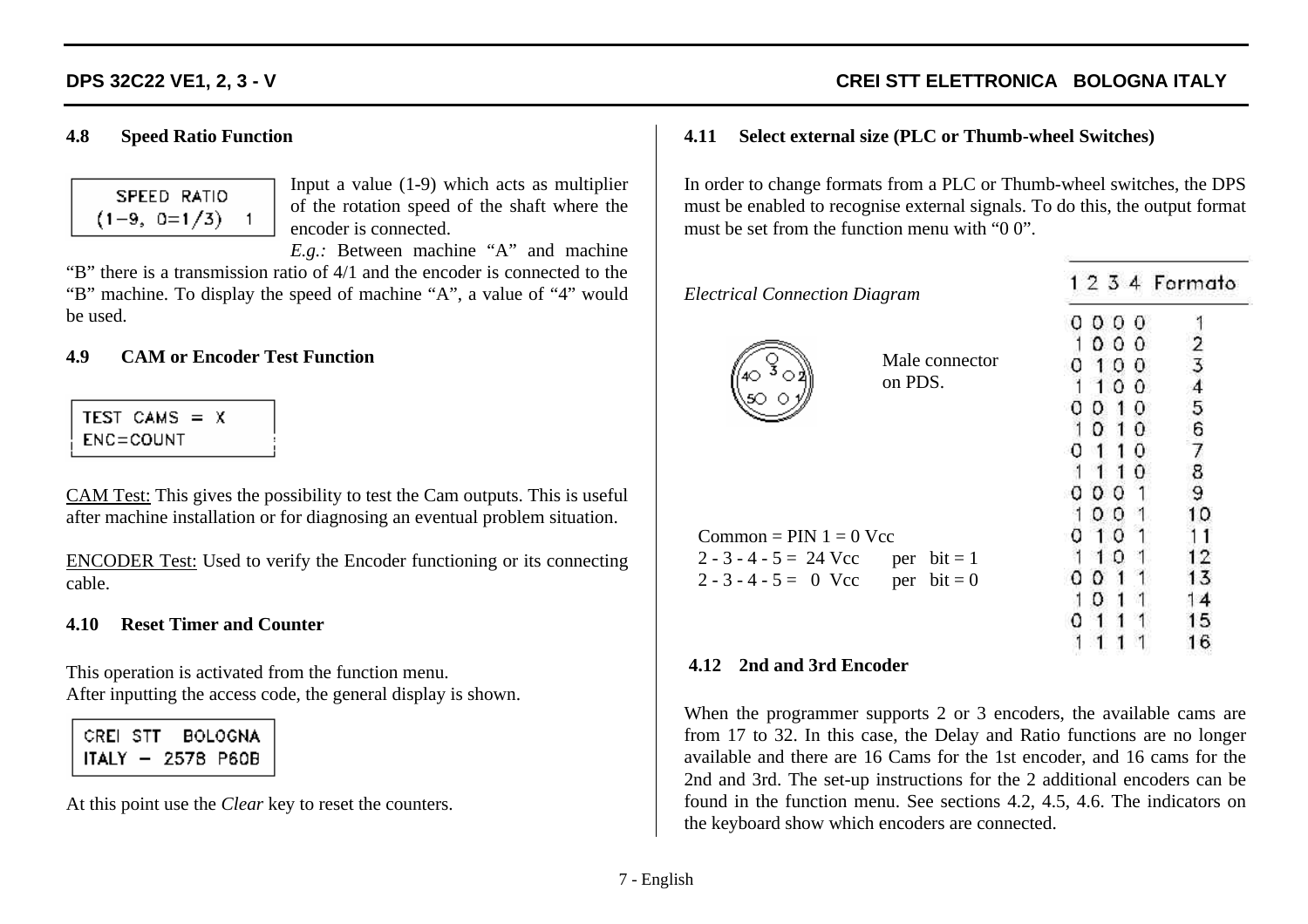## **5. Message Menu**

# MESSAGES FROM KEYB. EXT.NORM **WCIRYL.** 9

Use the *Alarm* key to access the menu options in order to display or input Alarm messages. Up to 180 messages may be programmed in the standard version. 256 or 512 message versions are available.

There are two methods of programming the messages;

1) Input using the CREI-STT alphanumeric keypad (KEYB 1/4) which is connected to a small interface (BMS) and then to the programmer. 2) Input with a PC a CREI-STT message software. Once the messages have been typed in, they can be transmitted to the DPS using the serial port.

The messages may be selected in using a PLC and a (BMS) interface with 8 terminals for the inputs and 2 for the power supply (+24V and Ground). The 8 inputs can be binary codes to enable any of the 180 available messages.

There is also an interface board with 31 inputs for the signals which arrive directly from the machine.

*NB: All the functions described till now are the ones present in the standard version. For special requests, contact CREI-STT Electronic directly.*

# **6. Cam Menu**

Using the  $\blacktriangledown$  key from the main display, the Function menu or the Cam programming functions are accessed. Use the  $\blacktriangledown$  key again to start programming.

## **ATTENTION**

The operations performed in this menu do NOT take effect immediately like they in the Function menu. They take effect only after the work is completed with a save operation (as we will see later on). Therefore, to exit without saving the programmed formats, use the  $\sigma$  key till the main display is reached.

## **6.1 Cam Programming**

• **1**

Type in the format number to program and then confirm the operation with the  $\blacktriangleright$  key.

| DELETE SIZE                     |  |
|---------------------------------|--|
| 01 (YES $\Psi$ NO $\triangle$ ) |  |

If the format is being programmed for the first time, it is good practice to confirm the deletion.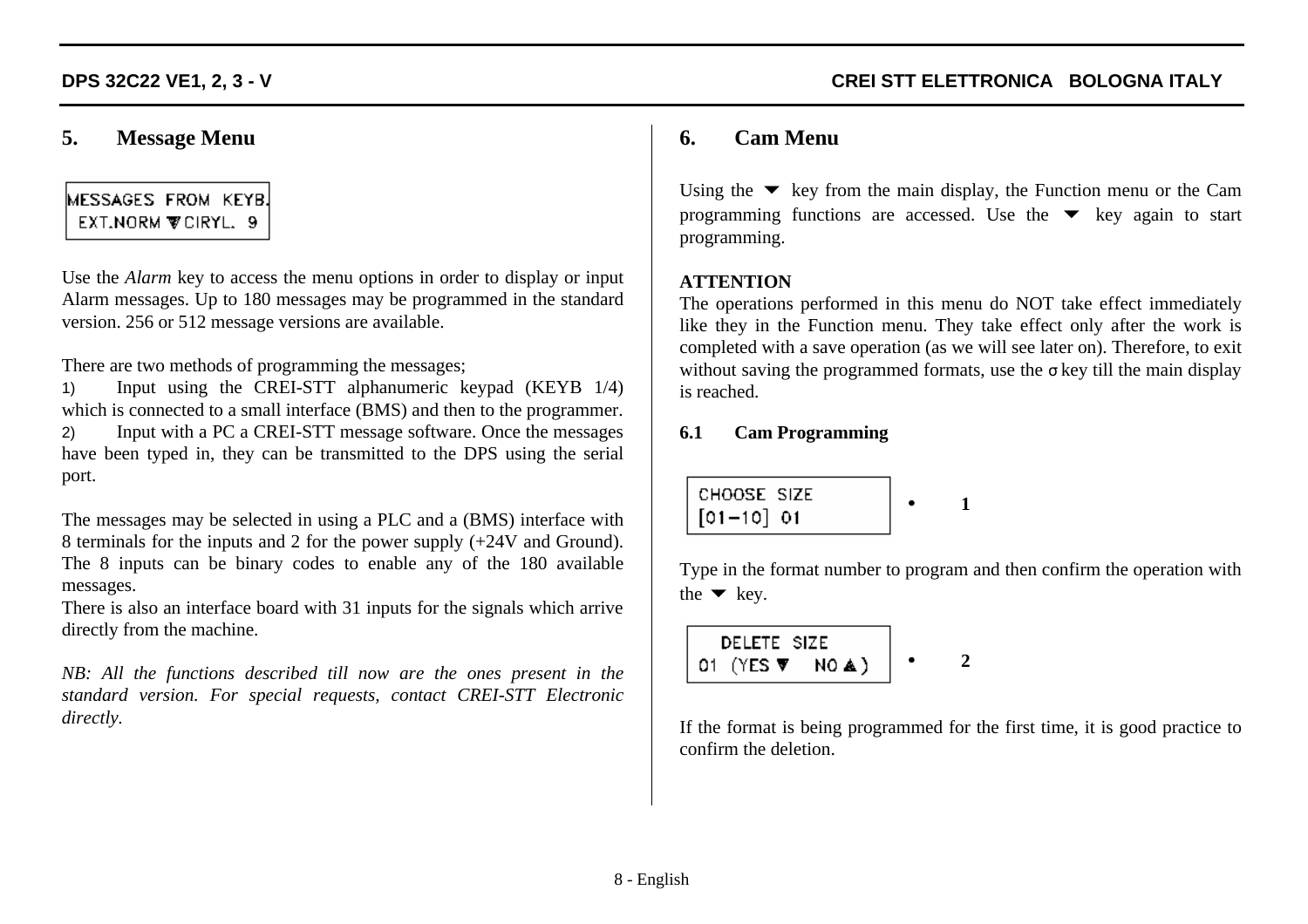SIZE 01 CHOOSE CAM [01-16] 01

• **3**

Type in the Cam number to program and confirm with the  $\blacktriangledown$  key.

SIZE 01 CAM 01 START/130 END\000

• **4**

Type in the Phase start degrees (E.g. 130) and confirm with the  $\blacktriangledown$  key.

SIZE 01 CAM 01 START/130 END\160

• **5**

Type in the Phase end degrees (E.g. 160) and confirm with the  $\blacktriangledown$  key.

END PROGRAM • **6** OTHER CAM v

Select whether to program another Cam or to exit the programming mode. If another Cam program is selected, all the above steps will be repeated. If programming is ended, the Access code (4 5 6) is requested to confirm that the programmed data are to be saved.

DIGIT CODE • **7** Continue following the instructions till completion.



#### **6.2 Multiple Phase programming of the same CAM**

Each cam can be programmed with as many as 180 different phases. Its not necessary to program the phases in any particular order. The programmer will reorder the phases sequentially. There must NOT be any overlapping phases in the list.

| Eg. | Phase #1 | <b>Start:</b> 135 | End: $225$ |
|-----|----------|-------------------|------------|
|     | Phase #2 | <b>Start: 212</b> | End: 260   |

The second phase selected will automatically be programmed as the only phase with the start of the 2nd and the end of the 2nd phase.

### *Operations to perform:*

Follow the previous instructions till step #5 without using the  $\blacktriangledown$  key to confirm. Instead use the  $\triangle$  key to place the cursor in the Phase start field again and type in a new start phase.

If the new phase values are not within the other phase values (as indicated in the example), then 2 different phases are pre programmed. The number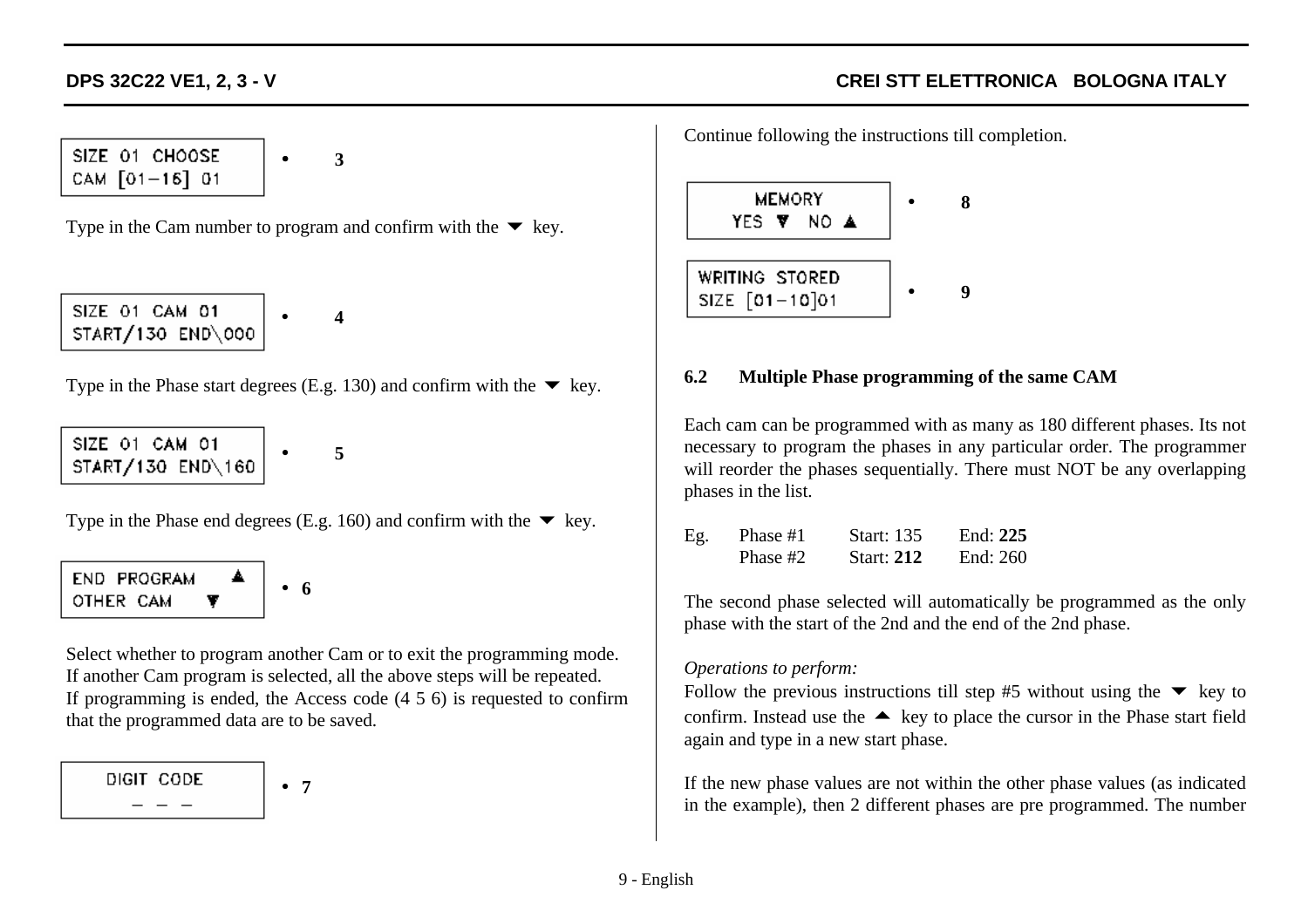of different phases programmed is displayed before entering the selected cam after saving it.

SIZE 01 CAM 01 PHASE SEARCH 003

• **10**

This screen does not appear when a cam is programmed for the first time.

#### **6.3 Deleting one or more phases of the same CAM**

To delete a phase from a cam, it is sufficient to select the phase to eliminate and set the phase end value equal to the phase start value.

*Example:* If phase # 2 has to be eliminated from cam # 9;

| CAM #09         |             |  |  |  |  |  |
|-----------------|-------------|--|--|--|--|--|
| Phase #1        | 087 - 113   |  |  |  |  |  |
| <b>Phase #2</b> | 120 - 142   |  |  |  |  |  |
| Phase #3        | 227 - 239   |  |  |  |  |  |
| Phase #4        | $270 - 315$ |  |  |  |  |  |

Screen .**10** would display the following:

SIZE 01 CAM 09 PHASE SEARCH 004

Use the keyboard to select the cam to delete by typing "002" in place of "004".

SIZE 01 CAM 09 START/120 END\142

Type in "120" in place of "142" for the Phase end degrees and confirm with the  $\blacktriangleright$  key. At this point, only 3 phase will remain once saved.

#### **6.4 Copying existing Size**

This function is useful in case a size is needed where the cam program differs very little from the base size.

Instead of rewriting all the cam information, simply copy an existing size to a new size as follows:

*Example:* Copy size 3 to new size 4.

As the first operation, select the size to be copied from the function menu (in this case, 3).

Then enter in the cam menu and at the request of which size is to be programmed (screen .**1**), the value "03" will already be set. Answering with the  $\blacktriangledown$  key, the programmer will pass directly to the Save screen (screen .**9**) . Answering "04" at this point, will save all the contents of size "03" to the new format "04".

#### **6.5 Auto acquisition of cam**

This function allows to write cam directly during setting machine without known exactly the value degree. Assure the encoder is connected to the digital programmer switch then follow the instruction till point 4 and type "*prod/ON*" key; the start value will be loaded from the position of the encoder. Confirm with  $\blacktriangledown$  and rotate the encoder at the end position . Now type *"Reset/Off"* key to load the end value of the cam.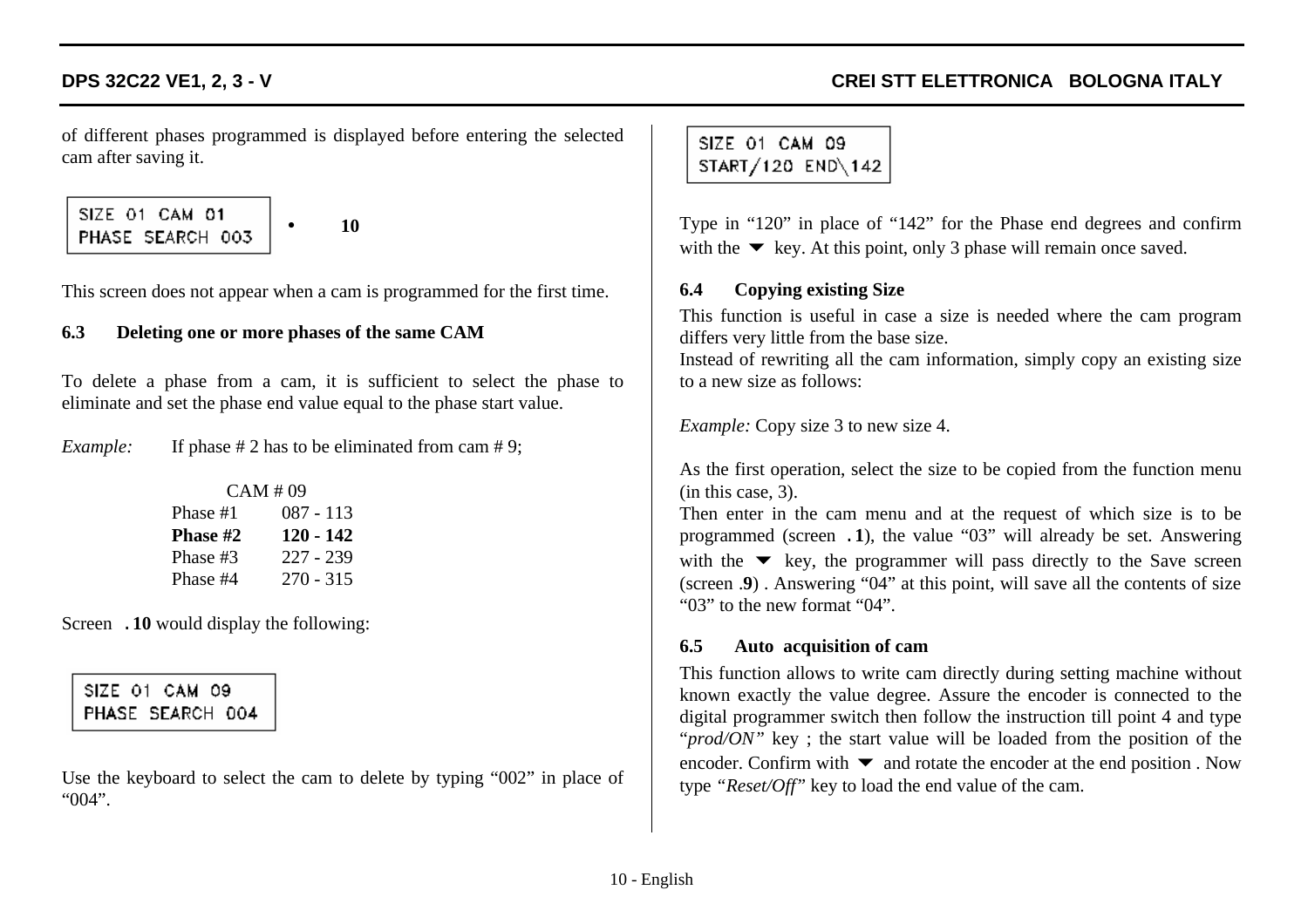# **7. Special Functions**

*ATTENTION*: These functions may only be accessed when the programmer is in normal working mode and at the main screen. In other words, the programmer must not be in any of the following menus; cam, functions, languages, etc.

#### **7.1 Maintenance Cycle**

Typing the *Clear* key will display the working hours of the machine.

#### **7.2 Partial Production Count**

- Typing the *Prod/ON* key will start the partial production counter which is identified by the dot after the *T. 00000000* counter.

- Typing the *Reset/OFF* key will stop the counter, display it, and reset its contents.

### **7.3 Waste piece counter** *(Optional)*

Typing the *Count* key will display the waste piece count. This function is enabled by using an external input terminal #5 from the *PLC Format Change*. Having used one input for this function, the externally selectable formats available are now 8.

### **7.4 External Key** *(Optional)*

This security feature assures that only authorised personal with the key may access the DPS. This function uses the last input terminal from the *PLC Format Change*.

# **8. Trouble Shooting**

*WARNING:* As a precaution, it is absolutely necessary that the power to the programmer is off before connecting or disconnecting the flat cables.

It is good practice to copy the phase programs in memory and their relative functions in the manual (see "Program Table" appendix D2) in case of mishandling by inexperienced personal, or memory loss caused by electrical noise from solenoids, etc. Therefore special attention must be taken to filter those units.

In these cases, first proceed to find the probable cause such as a bad RC filter. Then re-input the function data and set the clock. This operation will reset any bad data in the RAM memory.

**Fault** The programmer display does not work.

**Check** Control the main fuse and if burned-out, verify the cause before replacing it. Substitute the fuse with a similar type but not greater than 700mA.

If the fuse keeps burning-out, please contact our service department.

**Fault** The programmer displays the wrong encoder position.

**Check** This problem may be caused either by a faulty encoder or encoder connection cable. Verify the problem by using the ENCODER TEST function described insertion 4.8 page 4.

**Fault** The programmer displays the wrong rotation speed.

**Check** See previous problem.

**Fault** The programmer does not activate the outputs.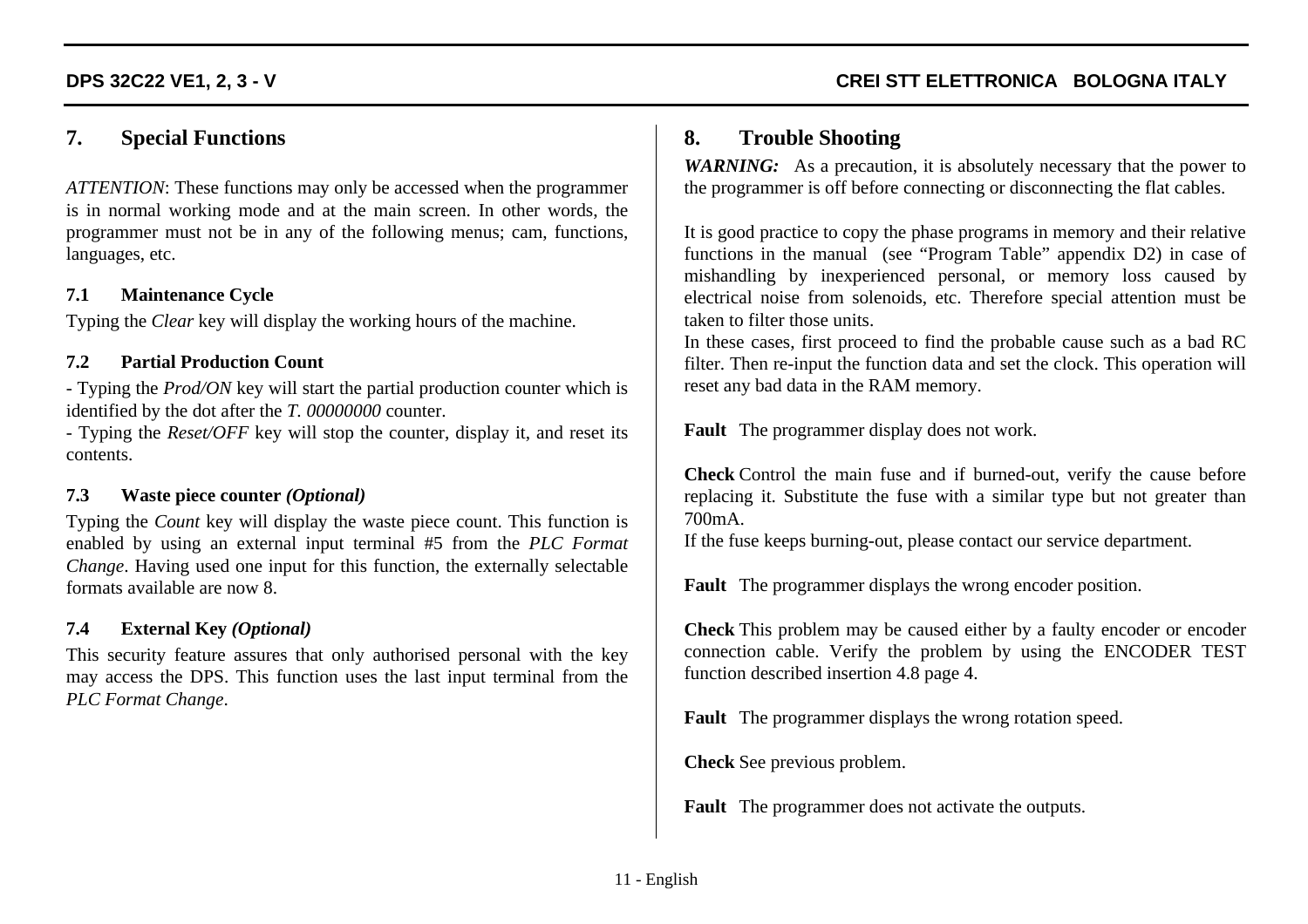**Check** Control that the programmer is compatible with the output stages (PNP, NPN, Relays) and the flat cables are connected correctly. Use the CAM TEST function to control all the outputs. If it still does not work properly, then check for the possibility of any short circuits.

**Fault** Incorrect outputs in relation to the programmed phases.

**Check** Use the ENCODER TEST function described in section 4.8 to verify that the encoder works properly. Then eventually control the 24VDC supply voltage on the two 25 pin output connectors for correct level and that its free of noise.

**NB:** The outputs are short circuit protected. The LEDS on the front of the programmer evidence any eventual fault (FAIL). If a short circuit occurs, the protection circuit automatically disables the outputs.

To reactivate them, cycle power off and then on again after the short has been removed. If the FAIL LEDS still come on, turn power off, remove the output connector and wait a few seconds before reconnecting and turning power back on again. This gives the protection circuit time to reset itself. If the FAIL LEDS still come on, means that one of the outputs from the driver circuit has burned out.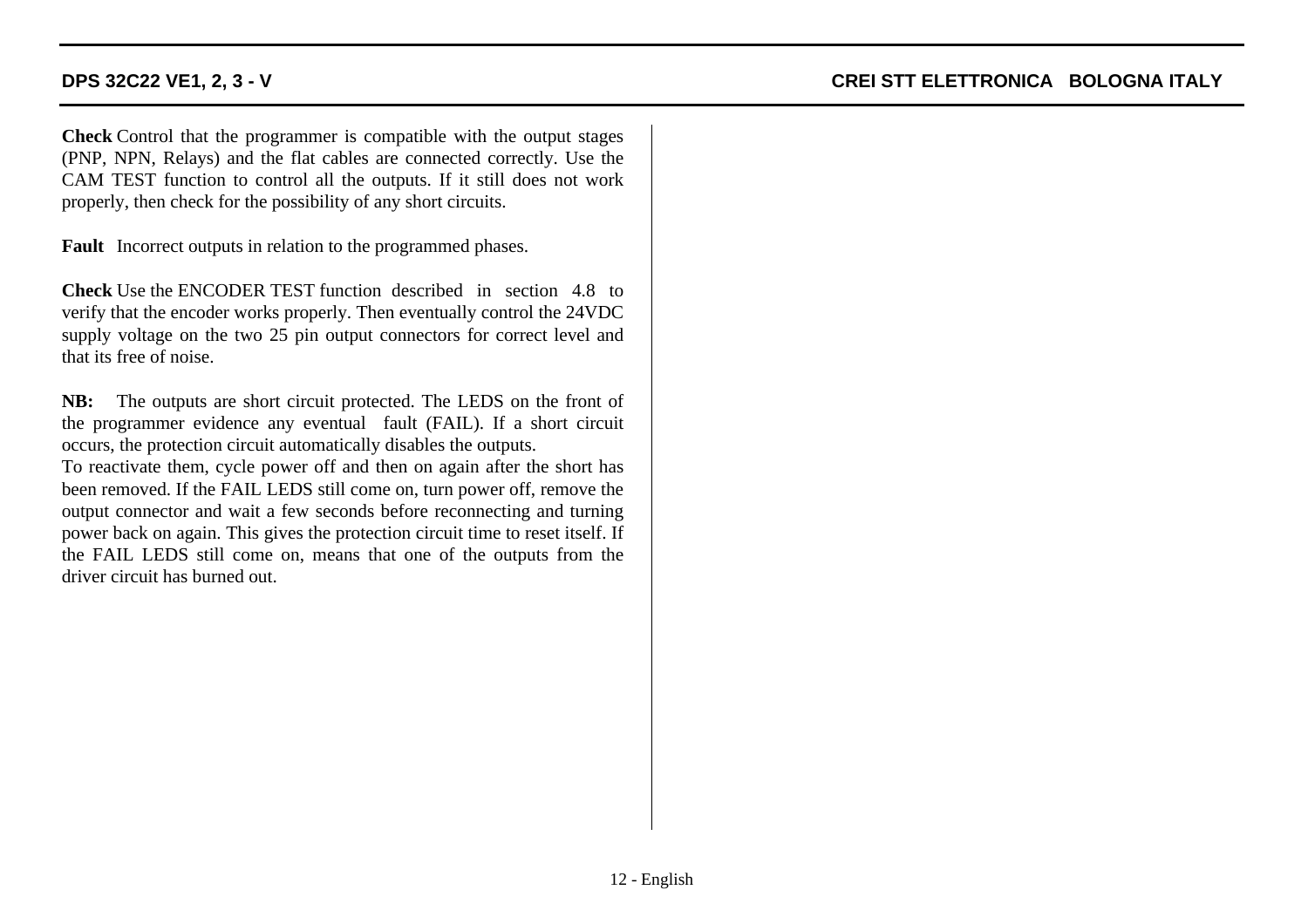# **APPENDICE / ENCLOSURE / ANNEXE / ANLIEGEND A**

Schema dimensionale - Layout drawing – Schéma d'encombrement - Massbild



DIMA DI FORATURA DRILLING TEMPLATE GABARIT DE PERÇAGE

| Modello | <b>Fissaggio</b> | <b>Attacco</b> | A    | в  | $\mathbf{r}$ | D    | E     | F    | G  | н    |
|---------|------------------|----------------|------|----|--------------|------|-------|------|----|------|
| IP65CLR | flangia          | Radial         | 55   | 65 | 6.5          | 14.5 | 20    | 31,6 | 10 | 52,4 |
| IP65CE  | servo            | Axial          | 45.5 | 65 | 6            | 16   | 25    | 36   | 10 | 48   |
| IP54CSF | servo            | Axial          | 47   | 65 | 6            | 10   | 11,45 | 45.6 | 10 | 55   |
| IP65L   | flangia          | Axial          | 62   | 65 | 8            | 14   | 23,5  | 38   | 10 | 52,4 |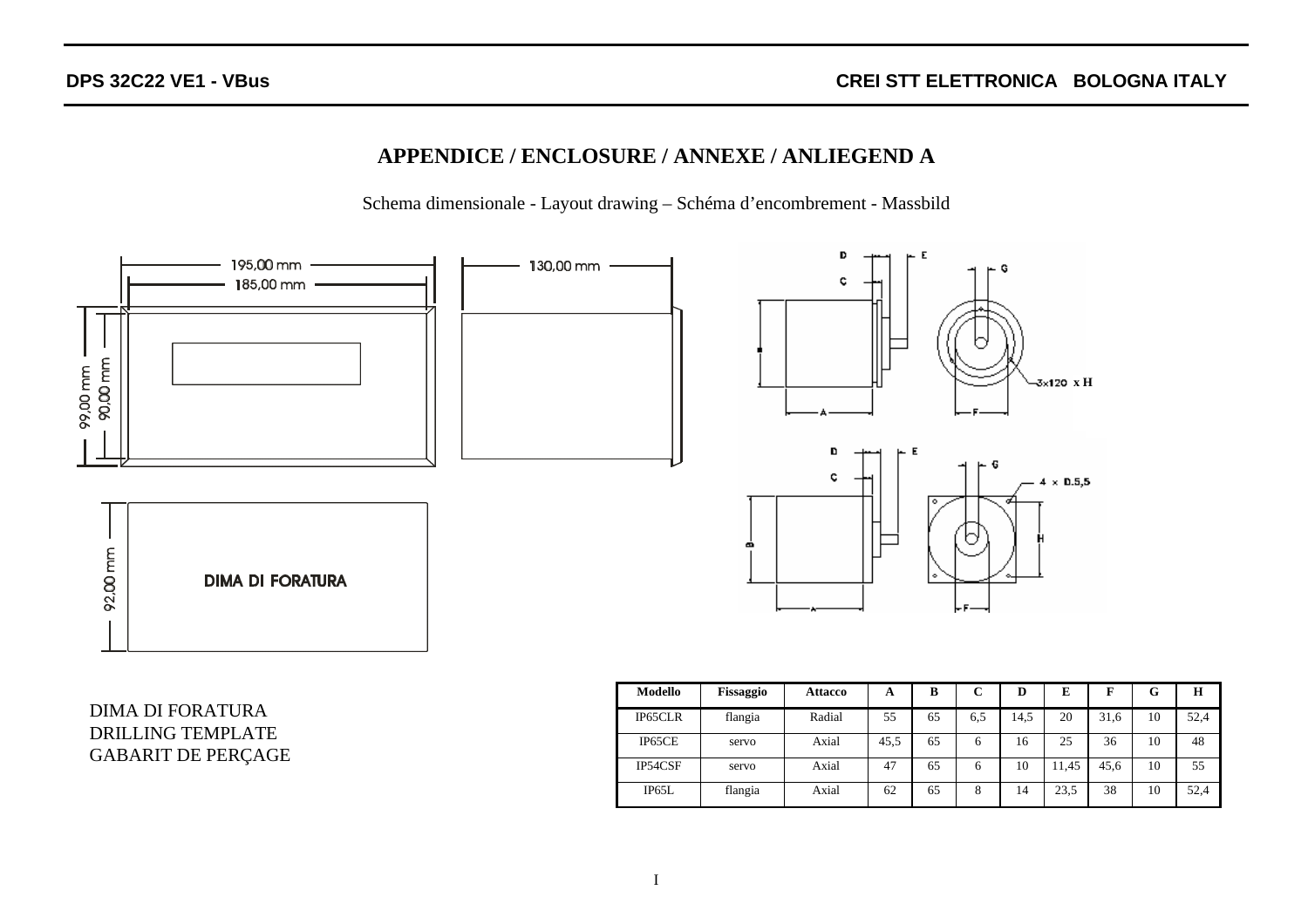# **APPENDICE / ENCLOSURE / PIECE JOINTE / ANLIEGEND B**

**Collegamento Encoder Programmatore / connection Encoder and Programmer / Liaison encodeur et programmateur / anscluesse Enc.+Programmer**

| <b>INGRESSO ENCODER / INPUT ENCODER</b> |                           |                   |  |  |  |  |
|-----------------------------------------|---------------------------|-------------------|--|--|--|--|
|                                         | Conn. 15P DPS             | Conn. Encoder 19P |  |  |  |  |
| 1                                       | Bit 1                     | A                 |  |  |  |  |
| 2                                       | Bit 2                     | B                 |  |  |  |  |
| 3                                       | Bit 3                     | C                 |  |  |  |  |
| 4                                       | Bit 4                     | D                 |  |  |  |  |
| 5                                       | Bit 5                     | Е                 |  |  |  |  |
| 6                                       | Bit 6                     | F                 |  |  |  |  |
| 7                                       | Bit 7                     | G                 |  |  |  |  |
| 8                                       | Bit 8                     | н                 |  |  |  |  |
| 9                                       | Bit 9                     | J                 |  |  |  |  |
| 12                                      | $\star$<br>Bit 10 / RESET | M                 |  |  |  |  |
| 15                                      | $\star$<br><b>GND</b>     | т                 |  |  |  |  |
| 14                                      | 24Vcc                     | U                 |  |  |  |  |
| 13                                      | 24Vcc                     | V                 |  |  |  |  |

| <b>INGRESSO SUPPLEM / AUXILIARY</b><br><b>INPUT</b> |                                |  |  |  |  |
|-----------------------------------------------------|--------------------------------|--|--|--|--|
| Conn. 15P DPS                                       | Selez. Allarmi / Select. Alarm |  |  |  |  |
| 1                                                   | $+24$ Vcc                      |  |  |  |  |
| 2                                                   | Bit 1                          |  |  |  |  |
| 3                                                   | Bit 3                          |  |  |  |  |
| 4                                                   | OUT3                           |  |  |  |  |
| 5                                                   | Bit 4                          |  |  |  |  |
| 6                                                   | Bit 6                          |  |  |  |  |
| 7                                                   | OUT1                           |  |  |  |  |
| 8                                                   | <b>GND</b>                     |  |  |  |  |
| 9                                                   | Bit 0                          |  |  |  |  |
| 10                                                  | Bit 2                          |  |  |  |  |
| 11                                                  | OUT4                           |  |  |  |  |
| 12                                                  | OUT2                           |  |  |  |  |
| 13                                                  | Bit 5                          |  |  |  |  |
| 14                                                  | Bit7                           |  |  |  |  |
| 15                                                  | $+24$ Vcc                      |  |  |  |  |

\*Collegamento Micro Reset automatico: Quando si usano le camme rapportate è preferibile uscire dal connettore encoder . La Schermatura del cavo deve essere collegata unitamente al filo del piedino 15 nel connettore IP54 e alla lettera T nel connettore IP65 **solo al alto encoder.**

Micro connection Automatic Reset: When ratio cams are used it is advisable to come out from the encoder connector. The cable screening has to be connected to the foot wire 15 on connector IP54 and to letter T on connector IP65 **only on encoder side.**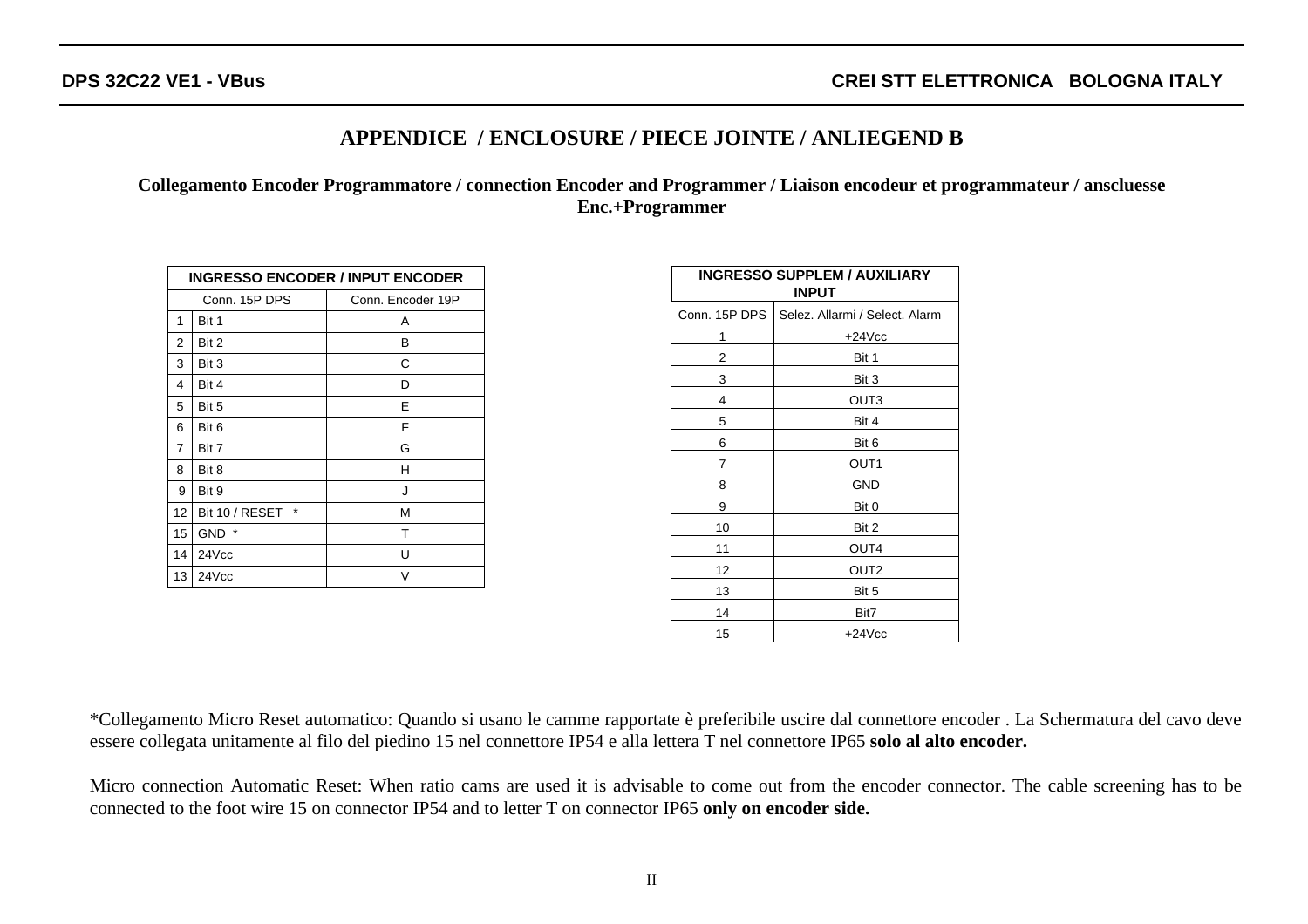# **APPENDICE / ENCLOSURE / PIECE JOINTE / ANLIEGEND C**

**Collegamento Alimentazione 24Vcc e uscite / Power supply 24Vcc and Outputs / Sorties / Ausgang**

s.

| <b>CONN. 25 P.</b> | CAM NUM.    | <b>CONN. 25 P.</b> | CAM NUM.    |
|--------------------|-------------|--------------------|-------------|
|                    |             |                    |             |
| $\mathbf{1}$       | <b>GND</b>  | 14                 | <b>GND</b>  |
| $\overline{2}$     | n.c.        | 15                 | out 16 / 32 |
| 3                  | out 15 / 31 | 16                 | out 14 / 30 |
| $\overline{4}$     | out 13/29   | 17                 | out 12 / 28 |
| 5                  | out 11/27   | 18                 | out 10 / 26 |
| 6                  | out $9/25$  | 19                 | 24Vcc ext.  |
| 7                  | 24Vcc ext.  | 20                 | 24Vcc ext.  |
| 8                  | out 8 / 24  | 21                 | out 7 / 23  |
| 9                  | out $6/22$  | 22                 | out $5/21$  |
| 10                 | out $4/20$  | 23                 | out 3 / 19  |
| 11                 | out 2 / 18  | 24                 | out 1 / 17  |
| 12                 | n.c.        | 25                 | <b>GND</b>  |
| 13                 | <b>GND</b>  |                    |             |
|                    |             |                    |             |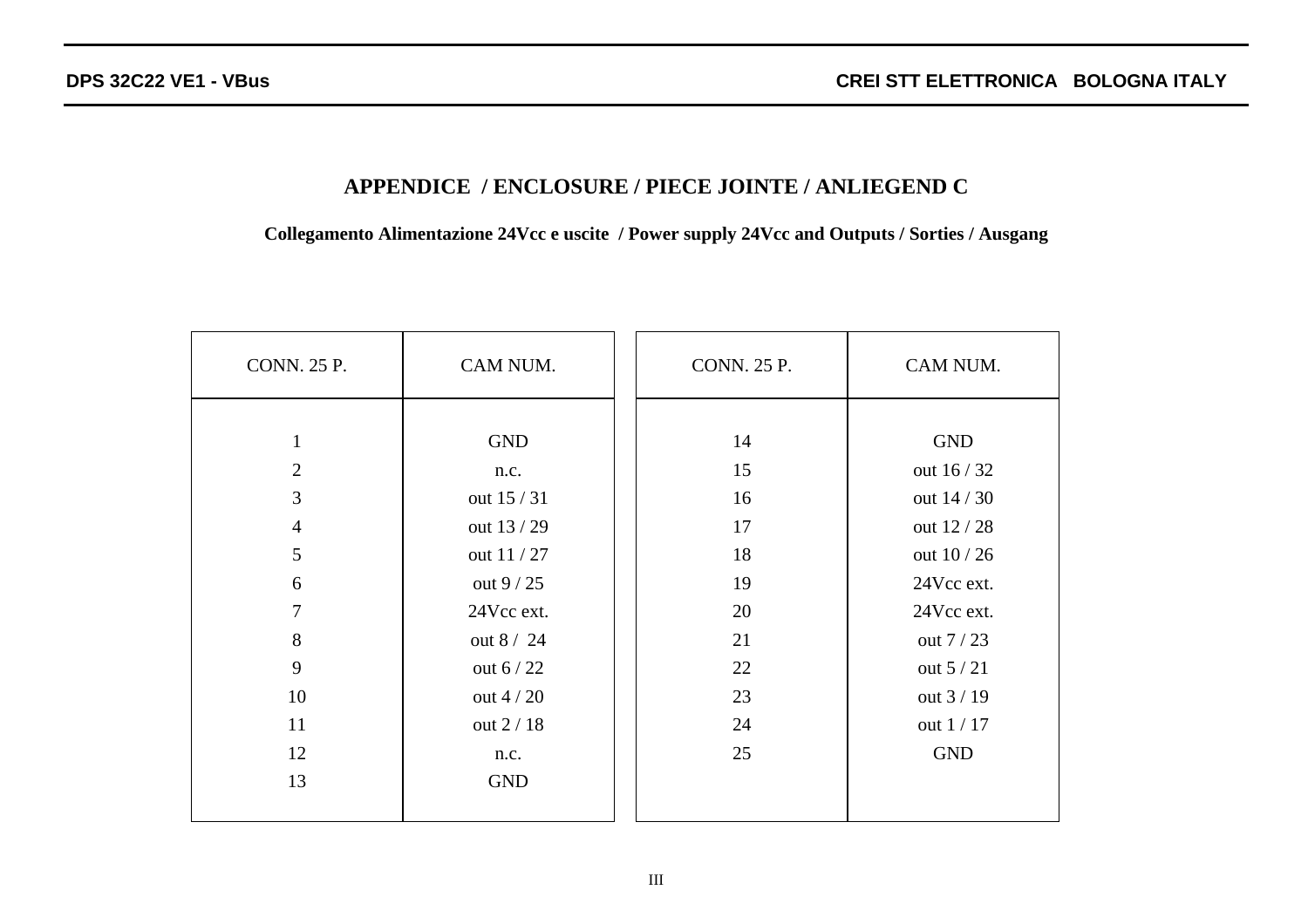# **APPENDICE / ENCLOSURE / PIECE JOINTE / ANLIEGEND D**

## **Collegamento ingressi uscite supplementari / supplementary input-outputs**

| Conn. 15 poli maschio          | Comando        | Gli ingressi (1-8) sono optoisolati e devono essere alimentati in continua<br>a 24Vcc.                                                                                                             |
|--------------------------------|----------------|----------------------------------------------------------------------------------------------------------------------------------------------------------------------------------------------------|
| $\mathbf{1}$<br>$\overline{2}$ | 24Vcc<br>bit 2 | Attraverso la combinazione binaria dei bit 1,2,,8 è possibile eseguire<br>la selezione dei 180 messaggi di allarme memorizzati sul DPS32C22VE1-V.<br>Gli ingressi funzionano a logica PNP 0-24Vcc. |
| 3                              | bit 4          | Inputs signals $(1-8)$ are opt isolate and must be fed in 24Vcc                                                                                                                                    |
| 4                              | nc             | Through the binary combination of the [bit] 1,2., 8 is possible perform<br>the selection of the 180 messages of alarm memorized on the DPS32C22VE1-V.                                              |
| 5                              | bit 5          | The inputs work PNP logic 0-24Vcc.                                                                                                                                                                 |
| 6                              | bit 7          |                                                                                                                                                                                                    |
| 7                              | nc             |                                                                                                                                                                                                    |
| 8                              | <b>GND</b>     |                                                                                                                                                                                                    |
| 9                              | bit 1          | bit $1 = 24$ Vcc                                                                                                                                                                                   |
| 10                             | bit 3          |                                                                                                                                                                                                    |
| 11                             | nc             | bit $0 = 0$ Vcc                                                                                                                                                                                    |
| 12                             | nc             |                                                                                                                                                                                                    |
| 13                             | bit 6          |                                                                                                                                                                                                    |
| 14                             | bit 8          |                                                                                                                                                                                                    |
| 15                             | 24Vcc          |                                                                                                                                                                                                    |
|                                |                |                                                                                                                                                                                                    |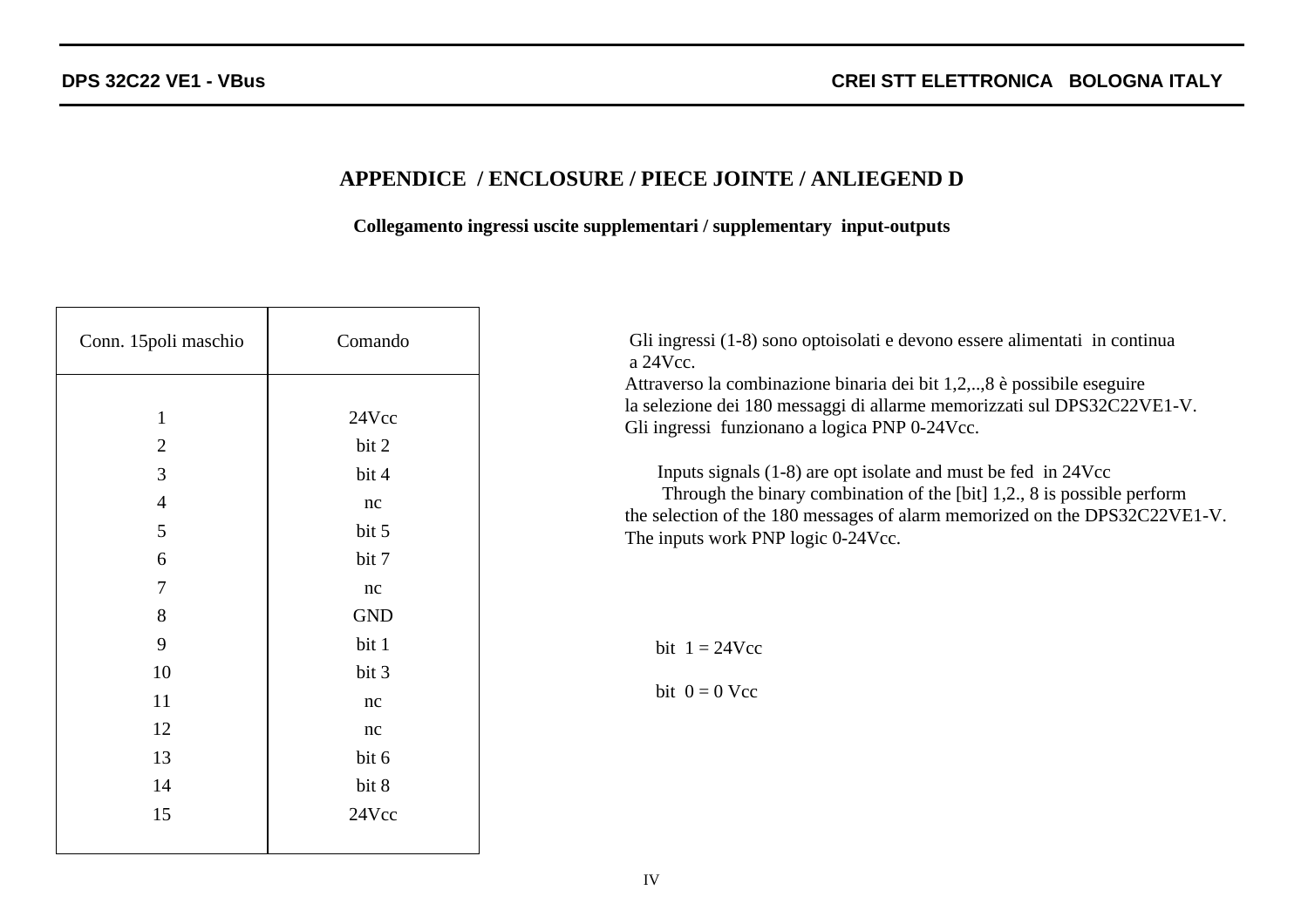# **APPENDICE / ENCLOSURE / PIECE JOIUNTE / ANLIEGEND E**

**Tabella degli anticipi - Advance Chart - Tableau des avances - Tafel Voreilung**

VELOCITA'(giri/min) - SPEED(RPM) - VITESSE(tours/min.) - GESCHWINDIGKEIT(drehzahl/min.)

| <b>GRADI</b><br>da<br>anticip | 50<br>g/min. | <b>100</b><br>g/min. | 150<br>g/min. | 200<br>g/min. | 250<br>g/min. | 300<br>g/min. | 350<br>g/min.  | 400<br>g/min.  | 450<br>g/min. | 500<br>g/min. |
|-------------------------------|--------------|----------------------|---------------|---------------|---------------|---------------|----------------|----------------|---------------|---------------|
| $10^{\circ}$                  | 33           | 16                   | 11            | 8             | 6             | 5             | $\overline{4}$ | $\overline{4}$ | 3             | 3             |
|                               | msec         | msec                 | msec          | msec          | msec          | msec          | msec           | msec           | msec          | msec          |
| $20^{\circ}$                  | 66           | 33                   | 22            | 16            | 13            | 11            | 9              | 8              | 7             | 6             |
| $30^\circ$                    | 100          | 50                   | 33            | 25            | 20            | 16            | 14             | 12             | 11            | 10            |
| $40^{\circ}$                  | 133          | 66                   | 44            | 33            | 26            | 22            | 19             | 16             | 14            | 13            |
| $50^\circ$                    | 166          | 83                   | 55            | 41            | 33            | 27            | 23             | 20             | 18            | 13            |
| $60^\circ$                    | 200          | 100                  | 66            | 50            | 40            | 33            | 28             | 25             | 22            | 20            |
| $70^{\circ}$                  | 233          | 116                  | 77            | 58            | 46            | 38            | 33             | 29             | 25            | 33            |
| $80^\circ$                    | 266          | 133                  | 89            | 66            | 53            | 44            | 38             | 33             | 29            | 26            |
| $90^\circ$                    | 300          | 150                  | 100           | 75            | 60            | 50            | 42             | 37             | 33            | 30            |
|                               | msec         | msec                 | msec          | Msec          | msec          | msec          | msec           | msec           | msec          | msec          |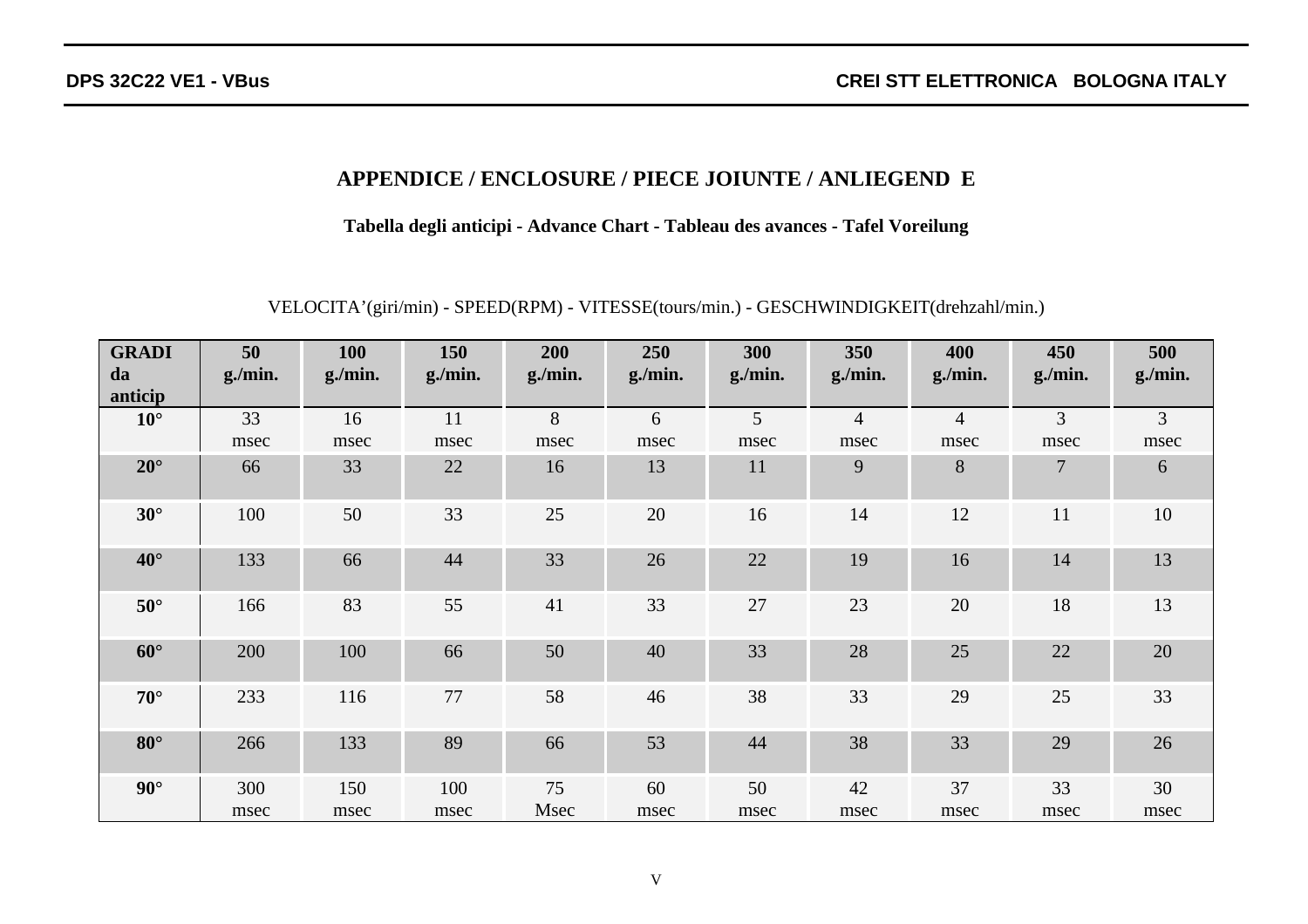## **APPENDICE / ENCLOSURE / PIECE JOINTE / ANLIEGEND F**

**Schema di collegamento porta seriale PC -> DPS / Cable connection serial Port PC -> DPS / Schéma de liaison du port série PC -> DPS**



#### **CAVETTO RS232**

VI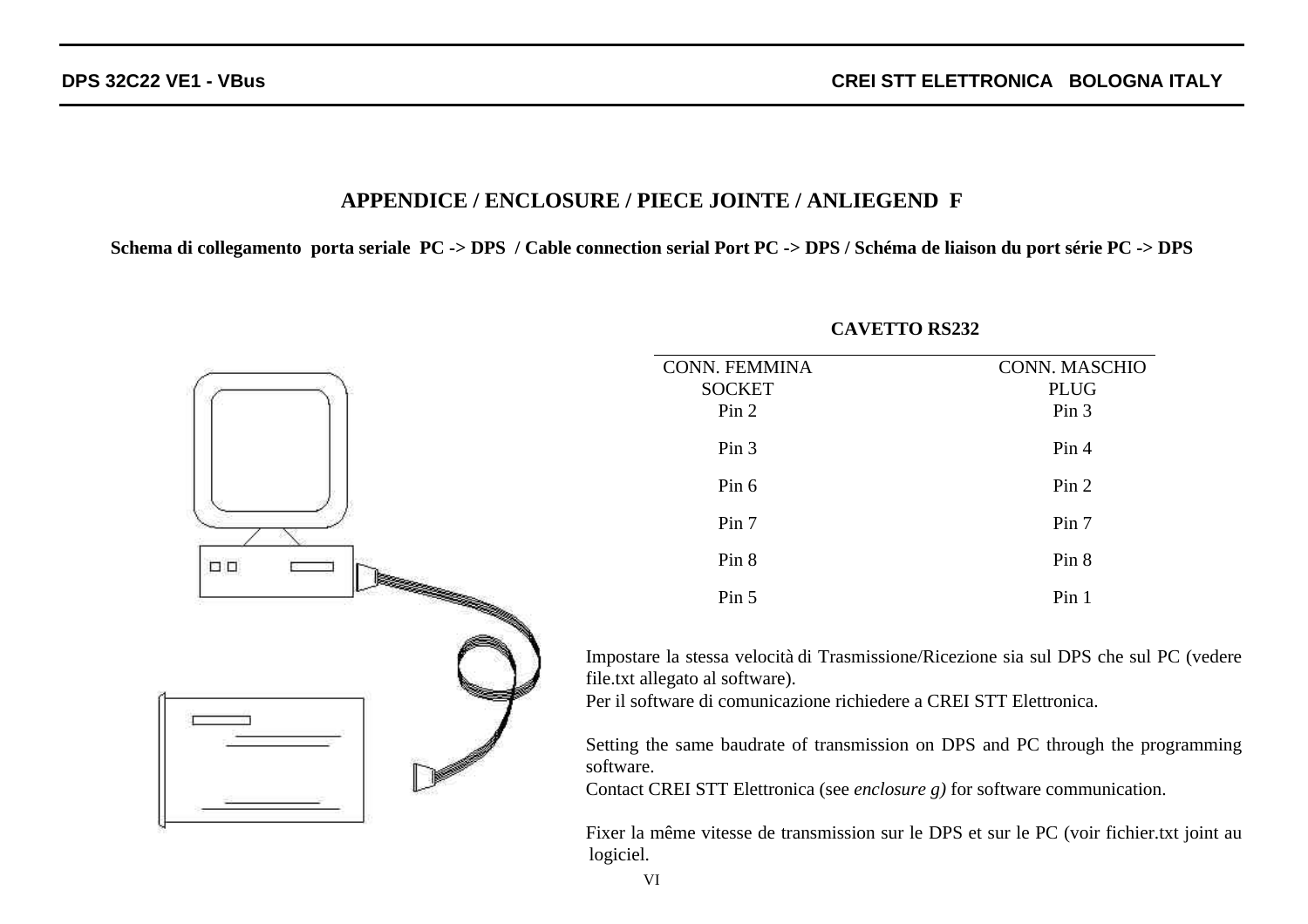Pour le logiciel de communication, adressez-vous à CREI STT Elettronica.

# **APPENDICE / ENCLOSURE / PIECE JOINTE / ANLIEGEND G**

**Schema di collegamento DPS -> BMS - Cable connection serial Port DPS -> BMS**



| Pin 1            | Allarmi / alarm / alarmes                                                             | $1^\circ$ bit   |
|------------------|---------------------------------------------------------------------------------------|-----------------|
| Pin 2            | Allarmi / alarm / alarmes                                                             | $2^{\circ}$ bit |
| Pin <sub>3</sub> | Allarmi / alarm / alarmes                                                             | $3^\circ$ bit   |
| Pin 4            | Allarmi / alarm / alarmes                                                             | $4^\circ$ bit   |
| Pin 5            | Allarmi / alarm / alarmes                                                             | $5^\circ$ bit   |
| Pin 6            | Allarmi / alarm / alarmes                                                             | $6^\circ$ bit   |
| Pin 7            | Allarmi / alarm / alarmes                                                             | $7^\circ$ bit   |
| Pin 8            | Allarmi / alarm / alarmes                                                             | $8^\circ$ bit   |
| $\mathsf{C}$     | <b>OUTPUT 24 VDC</b>                                                                  |                 |
| $+$ / -          | Alimentazione / feed / alimentation<br>24Vdc                                          |                 |
| CN <sub>1</sub>  | Verso il DPS cavo flat 1mt. /toward the<br>DPS , flat cable 1mt. / vers le DPS, cable |                 |
| CN <sub>2</sub>  | plat 1mt.<br>Per KEYB/4 (tastiera alfanumerica)<br><b>External Keyboard</b>           |                 |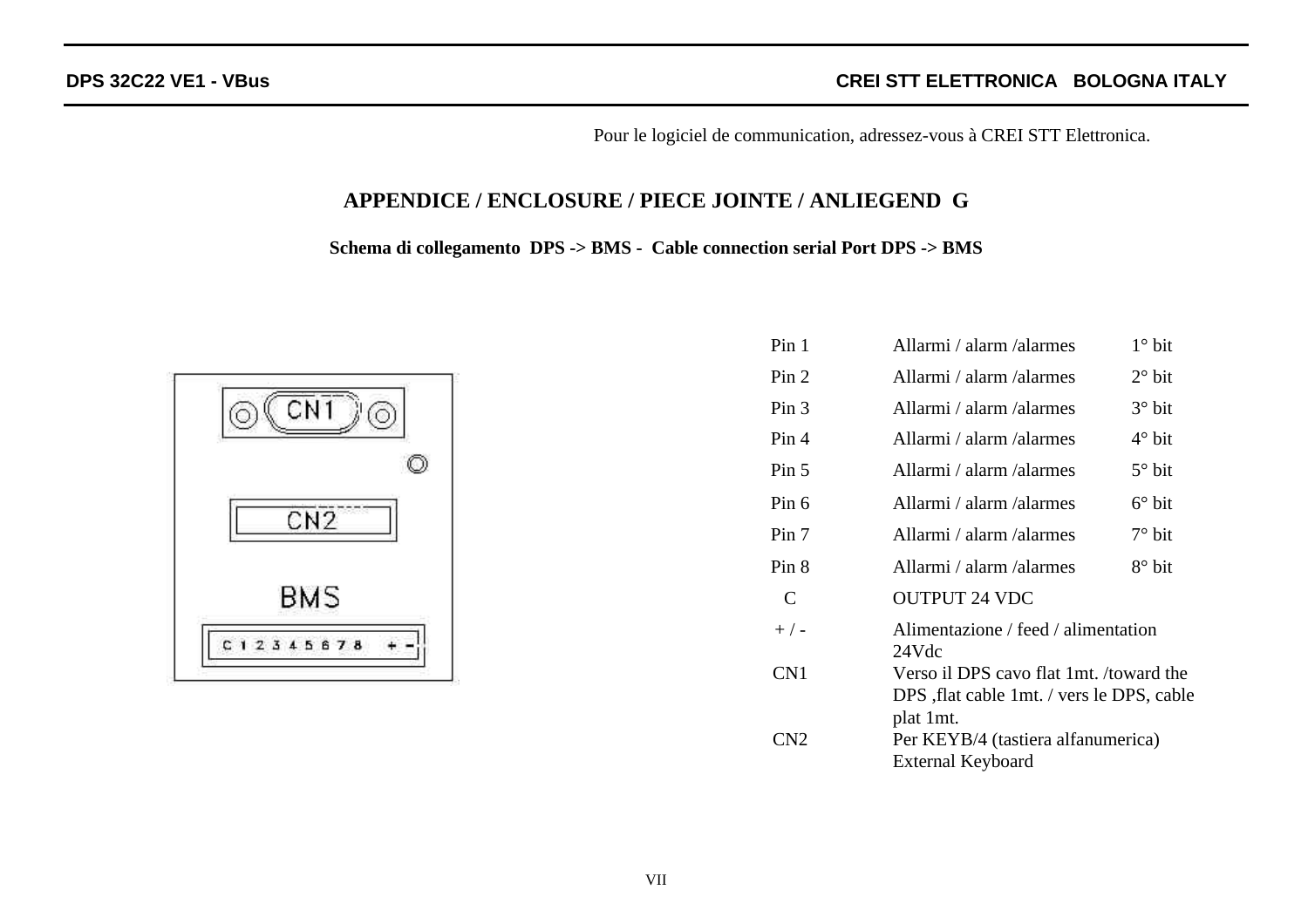# **APPENDICE / ENCLOSURE / PIECE JOINTE / ANLIEGEND H**

### **Scheda programmi - Program table - Fiches des programations - Programmkarte**

| CAM             | PHASE |     | PHASE |     | PHASE |     | PHASE |     | PHASE |     | PHASE |     | PHASE |     | PHASE |     |
|-----------------|-------|-----|-------|-----|-------|-----|-------|-----|-------|-----|-------|-----|-------|-----|-------|-----|
|                 | ON    | OFF | ON    | OFF | ON    | OFF | ON    | OFF | ON    | OFF | ON    | OFF | ON    | OFF | ON    | OFF |
| $\mathbf{1}$    |       |     |       |     |       |     |       |     |       |     |       |     |       |     |       |     |
| $\overline{2}$  |       |     |       |     |       |     |       |     |       |     |       |     |       |     |       |     |
| $\mathfrak{Z}$  |       |     |       |     |       |     |       |     |       |     |       |     |       |     |       |     |
| $\overline{4}$  |       |     |       |     |       |     |       |     |       |     |       |     |       |     |       |     |
| $5\overline{)}$ |       |     |       |     |       |     |       |     |       |     |       |     |       |     |       |     |
| 6               |       |     |       |     |       |     |       |     |       |     |       |     |       |     |       |     |
| $\overline{7}$  |       |     |       |     |       |     |       |     |       |     |       |     |       |     |       |     |
| $\overline{8}$  |       |     |       |     |       |     |       |     |       |     |       |     |       |     |       |     |
| 9               |       |     |       |     |       |     |       |     |       |     |       |     |       |     |       |     |
| 10              |       |     |       |     |       |     |       |     |       |     |       |     |       |     |       |     |
| $11\,$          |       |     |       |     |       |     |       |     |       |     |       |     |       |     |       |     |
| 12              |       |     |       |     |       |     |       |     |       |     |       |     |       |     |       |     |
| 13              |       |     |       |     |       |     |       |     |       |     |       |     |       |     |       |     |
| 14              |       |     |       |     |       |     |       |     |       |     |       |     |       |     |       |     |
| 15              |       |     |       |     |       |     |       |     |       |     |       |     |       |     |       |     |
| 16              |       |     |       |     |       |     |       |     |       |     |       |     |       |     |       |     |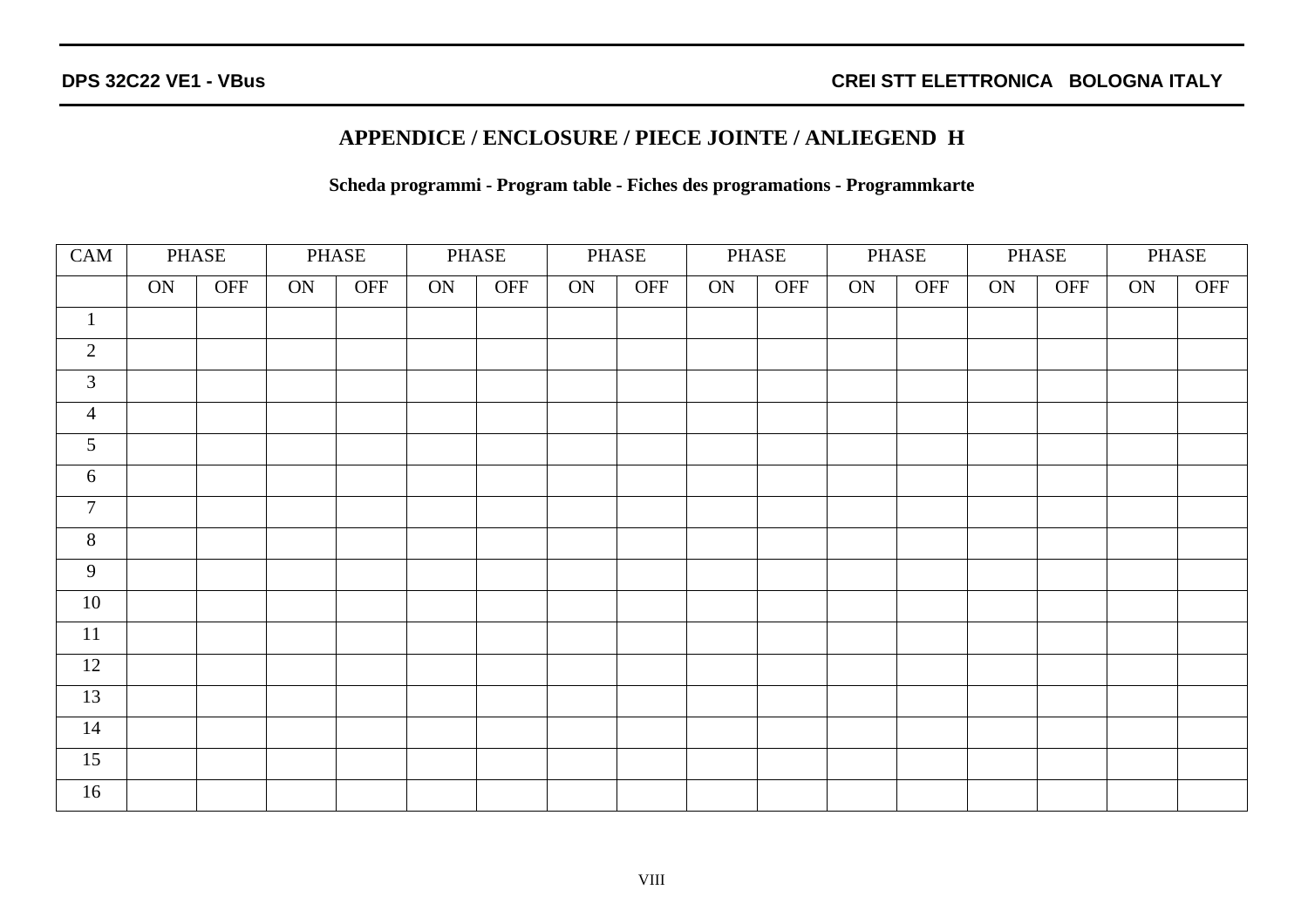**Scheda programmi - Program table - Fiches des programations - Programmkarte**

| CAM              | PHASE |     |    |     |    |     |    |     |    |     |    |     |    |     |    |     |
|------------------|-------|-----|----|-----|----|-----|----|-----|----|-----|----|-----|----|-----|----|-----|
|                  | ON    | OFF | ON | OFF | ON | OFF | ON | OFF | ON | OFF | ON | OFF | ON | OFF | ON | OFF |
| $\mathbf{1}$     |       |     |    |     |    |     |    |     |    |     |    |     |    |     |    |     |
| $\overline{2}$   |       |     |    |     |    |     |    |     |    |     |    |     |    |     |    |     |
| $\mathfrak{Z}$   |       |     |    |     |    |     |    |     |    |     |    |     |    |     |    |     |
| $\overline{4}$   |       |     |    |     |    |     |    |     |    |     |    |     |    |     |    |     |
| $\mathfrak{S}$   |       |     |    |     |    |     |    |     |    |     |    |     |    |     |    |     |
| $\sqrt{6}$       |       |     |    |     |    |     |    |     |    |     |    |     |    |     |    |     |
| $\boldsymbol{7}$ |       |     |    |     |    |     |    |     |    |     |    |     |    |     |    |     |
| 8                |       |     |    |     |    |     |    |     |    |     |    |     |    |     |    |     |
| 9                |       |     |    |     |    |     |    |     |    |     |    |     |    |     |    |     |
| $\boldsymbol{0}$ |       |     |    |     |    |     |    |     |    |     |    |     |    |     |    |     |
| 11               |       |     |    |     |    |     |    |     |    |     |    |     |    |     |    |     |
| 12               |       |     |    |     |    |     |    |     |    |     |    |     |    |     |    |     |
| 13               |       |     |    |     |    |     |    |     |    |     |    |     |    |     |    |     |
| 14               |       |     |    |     |    |     |    |     |    |     |    |     |    |     |    |     |
| $\overline{15}$  |       |     |    |     |    |     |    |     |    |     |    |     |    |     |    |     |
| 16               |       |     |    |     |    |     |    |     |    |     |    |     |    |     |    |     |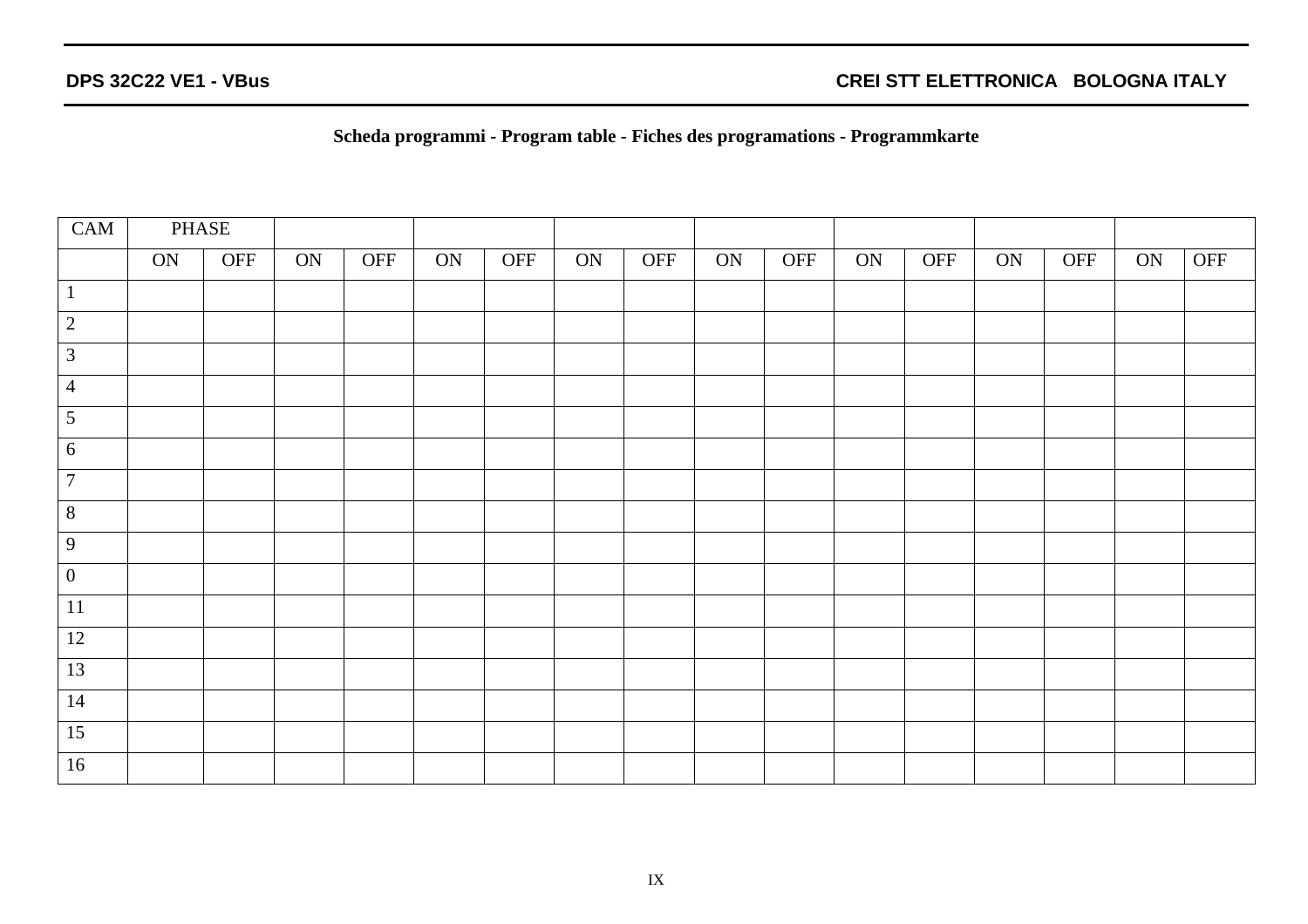| GRADI DI SFASAMENTO  | VELOCITA'       | l SENSO DI ROTAZIONE        |
|----------------------|-----------------|-----------------------------|
| DISPLACEMENT DEGREES | <b>SPEED</b>    | <b>REVOLUTION DIRECTION</b> |
| I DEGRES DE PHASAGE  | <b>VITESSE</b>  | I SENS DE ROTATION          |
| VERSCHIEBUNGSGRADE   | GESCHWINDIGKEIT | DREHRICHTUNG                |

ANTICIPO LINEARE AUTOMATICO:

AUTOMATIC LINEAR ADVANCE :

AVANCE LINEAIRE AUTOMATIQUE :

## LINEAR AUTOMATISCHE VOREILUNG :

| camme        |            | ∸  |    |    |    | υ  | $\overline{\phantom{0}}$ | $\Omega$ |    | 10 | $\overline{1}$<br>$\mathbf{I}$ | 12 | 13 | 14 | 1J                | 16 |
|--------------|------------|----|----|----|----|----|--------------------------|----------|----|----|--------------------------------|----|----|----|-------------------|----|
| anticipo ms. |            |    |    |    |    |    |                          |          |    |    |                                |    |    |    |                   |    |
|              |            |    |    |    |    |    |                          |          |    |    |                                |    |    |    |                   |    |
| camme        | . .<br>. . | 18 | 19 | 20 | 21 | 22 | 23                       | 24       | 25 | 26 | $\mathcal{L}$<br>$\angle I$    | 28 | 29 | 30 | $\bigcap$ 1<br>31 | 32 |
| anticipo ms. |            |    |    |    |    |    |                          |          |    |    |                                |    |    |    |                   |    |